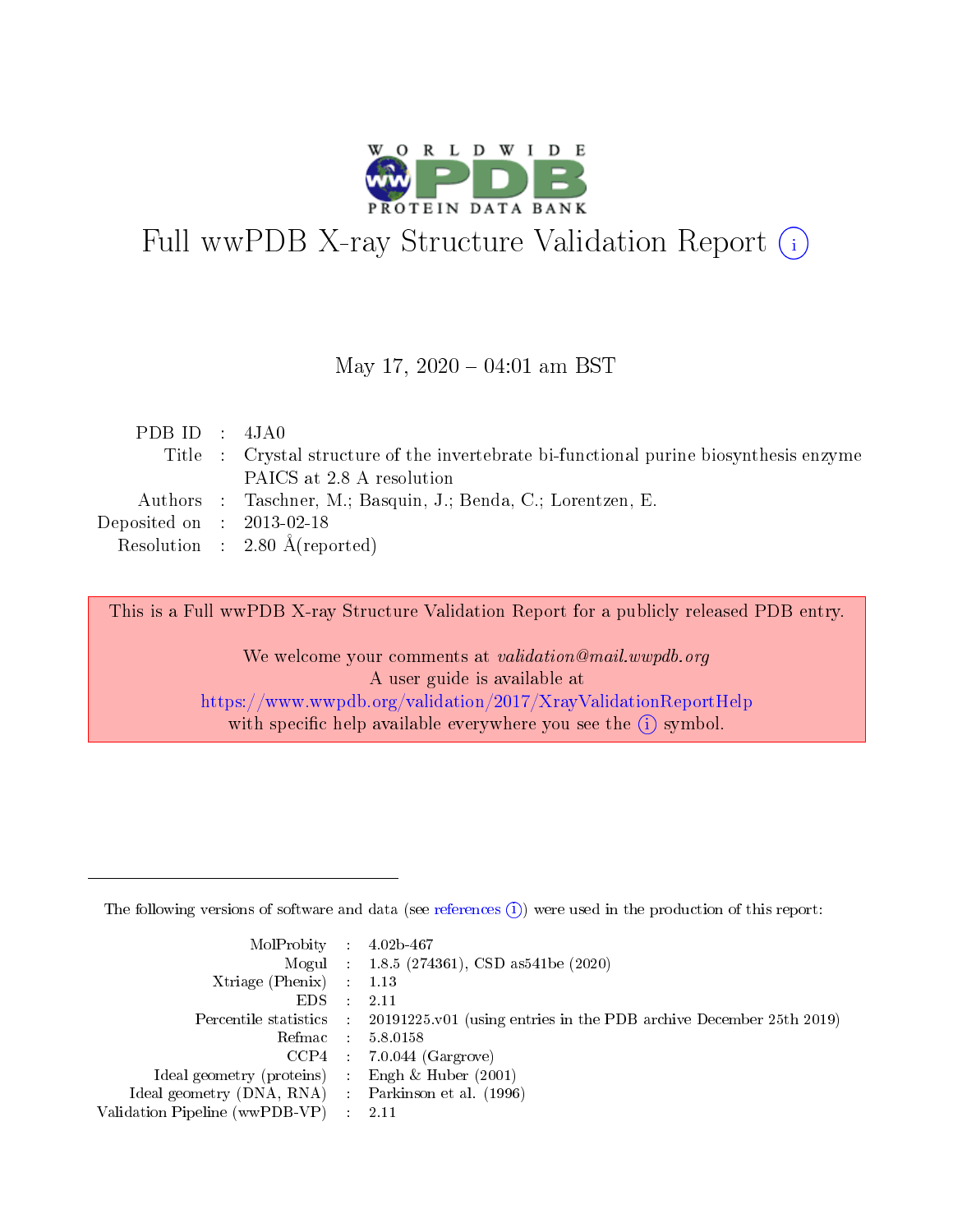# 1 [O](https://www.wwpdb.org/validation/2017/XrayValidationReportHelp#overall_quality)verall quality at a glance  $(i)$

The following experimental techniques were used to determine the structure: X-RAY DIFFRACTION

The reported resolution of this entry is 2.80 Å.

Percentile scores (ranging between 0-100) for global validation metrics of the entry are shown in the following graphic. The table shows the number of entries on which the scores are based.



| Metric                | Whole archive<br>$(\#\text{Entries})$ | Similar resolution<br>$(\#\text{Entries},\,\text{resolution}\,\,\text{range}(\textup{\AA}))$ |
|-----------------------|---------------------------------------|----------------------------------------------------------------------------------------------|
| $R_{free}$            | 130704                                | $3140(2.80-2.80)$                                                                            |
| Clashscore            | 141614                                | $3569(2.80-2.80)$                                                                            |
| Ramachandran outliers | 138981                                | $3498(2.80-2.80)$                                                                            |
| Sidechain outliers    | 138945                                | $3500(2.80-2.80)$                                                                            |
| RSRZ outliers         | 127900                                | $3078(2.80-2.80)$                                                                            |

The table below summarises the geometric issues observed across the polymeric chains and their fit to the electron density. The red, orange, yellow and green segments on the lower bar indicate the fraction of residues that contain outliers for  $>=3, 2, 1$  and 0 types of geometric quality criteria respectively. A grey segment represents the fraction of residues that are not modelled. The numeric value for each fraction is indicated below the corresponding segment, with a dot representing fractions  $\epsilon=5\%$  The upper red bar (where present) indicates the fraction of residues that have poor fit to the electron density. The numeric value is given above the bar.

| Mol | Chain  | $\mathbf{Length}$ | Quality of chain |     |                 |
|-----|--------|-------------------|------------------|-----|-----------------|
|     | А      | 425               | $\%$<br>74%      | 19% | $.6\%$          |
|     | В      | 425               | 75%              | 18% | 7%              |
|     | $\cap$ | 425               | $\%$<br>74%      | 19% | 6%<br>$\bullet$ |
|     |        | 425               | 3%<br>71%        | 17% | 12%             |

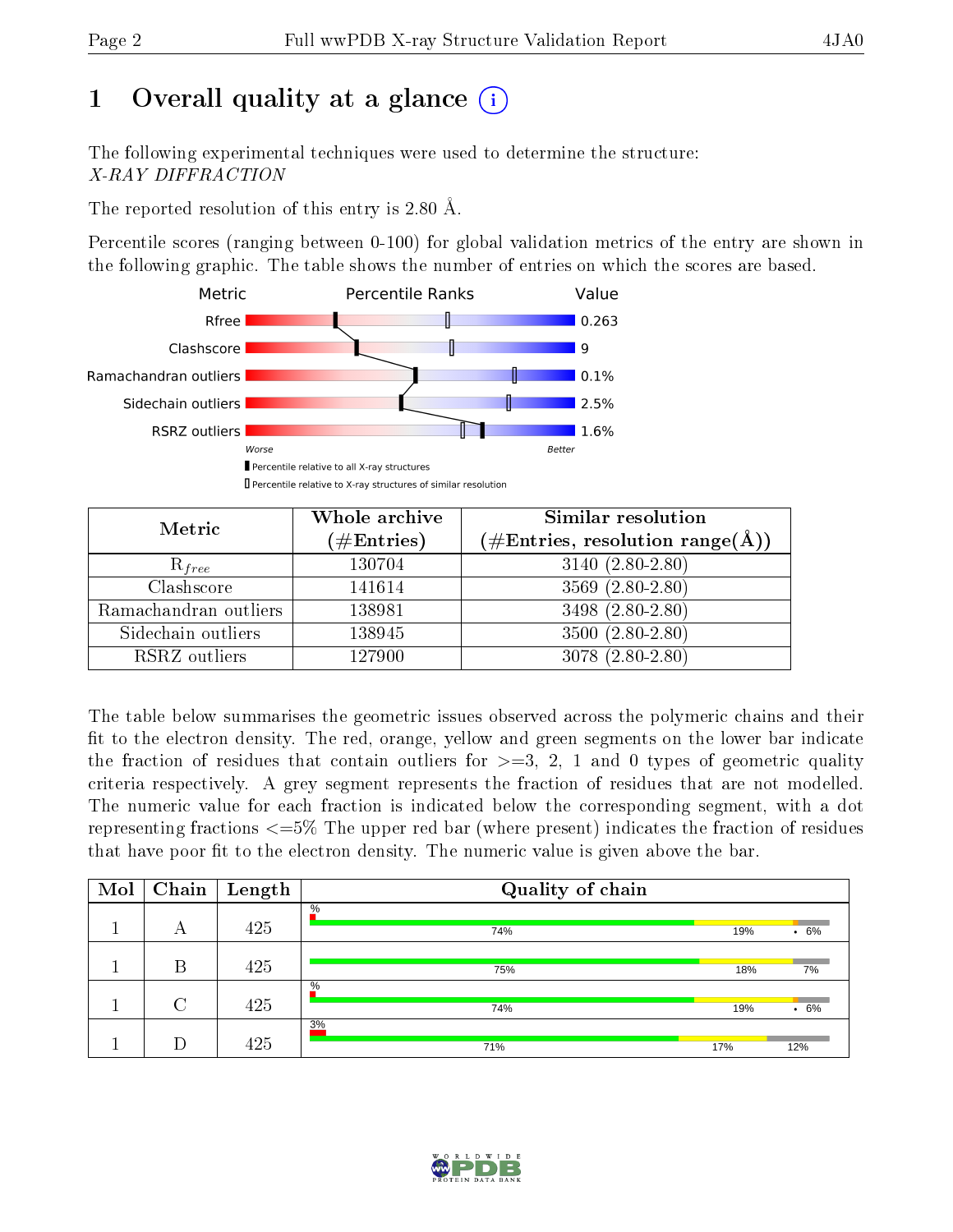# 2 Entry composition (i)

There are 3 unique types of molecules in this entry. The entry contains 12091 atoms, of which 0 are hydrogens and 0 are deuteriums.

In the tables below, the ZeroOcc column contains the number of atoms modelled with zero occupancy, the AltConf column contains the number of residues with at least one atom in alternate conformation and the Trace column contains the number of residues modelled with at most 2 atoms.

| Mol | Chain  | Residues | Atoms |               |     |                  |    |                | $ZeroOcc \mid AltConf \mid$ | $\operatorname{Trace}$ |
|-----|--------|----------|-------|---------------|-----|------------------|----|----------------|-----------------------------|------------------------|
|     |        | 401      | Total | $\mathcal{C}$ | N   |                  | S  | $\theta$       |                             |                        |
|     |        |          | 3033  | 1932          | 517 | 571              | 13 |                |                             |                        |
|     | В      | 397      | Total | $\mathcal{C}$ | N   | $\left( \right)$ | S  |                |                             |                        |
|     |        |          | 3012  | 1919          | 519 | 561              | 13 | $\theta$       |                             |                        |
|     | $\cap$ | 399      | Total | $\mathcal{C}$ | N   | $\left( \right)$ | S  |                | 2                           |                        |
|     |        |          | 3010  | 1919          | 512 | 566              | 13 | $\overline{0}$ |                             |                        |
|     |        | 373      | Total | C             | N   | $\left( \right)$ | S  |                |                             |                        |
|     |        |          | 2823  | 1802          | 482 | 527              | 12 | $\theta$       |                             |                        |

• Molecule 1 is a protein called Phosphoribosylaminoimidazole carboxylase.

• Molecule 2 is SULFATE ION (three-letter code: SO4) (formula:  $O_4S$ ).



|  | Mol   Chain   Residues | Atoms     | $ZeroOcc$   AltConf |
|--|------------------------|-----------|---------------------|
|  |                        | Total O S |                     |
|  |                        | Total O S |                     |

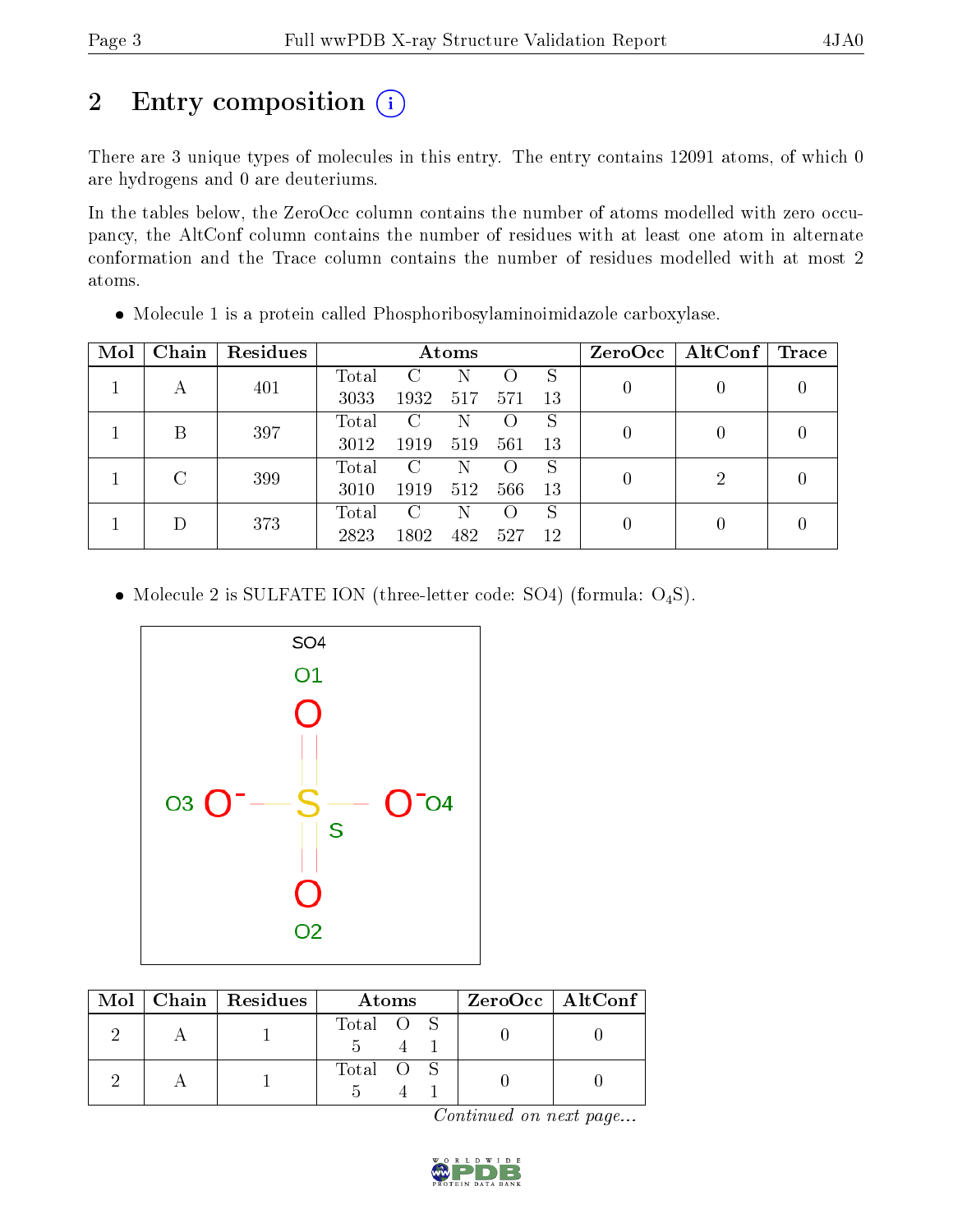Continued from previous page...

| Mol            | Chain                                                 | Residues     | Atoms                                                                                                           | ZeroOcc          | AltConf          |
|----------------|-------------------------------------------------------|--------------|-----------------------------------------------------------------------------------------------------------------|------------------|------------------|
| $\overline{2}$ | $\mathbf{A}% _{T}=\mathbf{A}_{T}\times\mathbf{A}_{T}$ | $\mathbf{1}$ | Total<br>$\overline{S}$<br>$\overline{O}$<br>$\overline{5}$<br>$\overline{4}$<br>$\mathbf{1}$                   | $\boldsymbol{0}$ | $\boldsymbol{0}$ |
| $\overline{2}$ | $\mathbf{A}% _{T}=\mathbf{A}_{T}\times\mathbf{A}_{T}$ | $\mathbf{1}$ | $\overline{S}$<br>$\overline{O}$<br><b>Total</b><br>$\overline{5}$<br>$\overline{4}$<br>$\,1$                   | $\boldsymbol{0}$ | $\boldsymbol{0}$ |
| $\sqrt{2}$     | $\mathbf{A}$                                          | $\mathbf{1}$ | $\overline{S}$<br>Total<br>$\overline{\mathrm{O}}$<br>$\overline{5}$<br>$\overline{4}$<br>$\,1$                 | $\boldsymbol{0}$ | $\boldsymbol{0}$ |
| $\overline{2}$ | $\mathbf{A}$                                          | $\mathbf{1}$ | $\overline{S}$<br><b>Total</b><br>$\overline{\mathrm{o}}$<br>$\bf 5$<br>$\,1\,$<br>$\overline{4}$               | $\boldsymbol{0}$ | $\boldsymbol{0}$ |
| $\sqrt{2}$     | $\, {\bf B}$                                          | $\mathbf{1}$ | $\overline{\mathrm{s}}$<br><b>Total</b><br>$\overline{\mathrm{o}}$<br>$\bf 5$<br>$\sqrt{4}$<br>$\,1$            | $\overline{0}$   | $\overline{0}$   |
| $\overline{2}$ | $\, {\bf B}$                                          | $\mathbf{1}$ | $\overline{\mathrm{s}}$<br><b>Total</b><br>$\overline{O}$<br>$\overline{5}$<br>$\overline{4}$<br>$\,1$          | $\overline{0}$   | $\boldsymbol{0}$ |
| $\overline{2}$ | $\, {\bf B}$                                          | $\mathbf{1}$ | $\overline{\mathrm{s}}$<br><b>Total</b><br>$\overline{O}$<br>$\overline{5}$<br>$\sqrt{4}$<br>$\mathbf{1}$       | $\boldsymbol{0}$ | $\boldsymbol{0}$ |
| $\overline{2}$ | $\, {\bf B}$                                          | $\mathbf{1}$ | $\overline{\mathrm{s}}$<br>Total<br>$\overline{O}$<br>$\bf 5$<br>$\,1$<br>$\overline{4}$                        | $\overline{0}$   | $\overline{0}$   |
| $\sqrt{2}$     | $\mathbf C$                                           | $\mathbf{1}$ | $\overline{S}$<br>Total<br>$\overline{\mathrm{o}}$<br>$\bf 5$<br>$\,1$<br>$\overline{4}$                        | $\boldsymbol{0}$ | $\boldsymbol{0}$ |
| $\overline{2}$ | $\mathbf C$                                           | $\mathbf{1}$ | $\overline{\mathrm{S}}$<br><b>Total</b><br>$\overline{O}$<br>$\overline{5}$<br>$\overline{4}$<br>$\,1$          | $\boldsymbol{0}$ | $\boldsymbol{0}$ |
| $\overline{2}$ | $\mathcal{C}$                                         | $\mathbf{1}$ | $\overline{S}$<br>Total<br>$\overline{\rm O}$<br>$\overline{5}$<br>$\overline{4}$<br>$\,1$                      | $\boldsymbol{0}$ | $\boldsymbol{0}$ |
| $\overline{2}$ | $\mathbf C$                                           | $\mathbf{1}$ | $\overline{\mathrm{s}}$<br>$\overline{\rm{O}}$<br>Total<br>$\bf 5$<br>$\,1$<br>$\overline{4}$                   | $\boldsymbol{0}$ | $\boldsymbol{0}$ |
| $\overline{2}$ | $\mathbf D$                                           | $\,1$        | <b>Total</b><br>$\overline{\mathrm{s}}$<br>$\overline{\mathrm{O}}$<br>$\bf 5$<br>$\overline{4}$<br>$\mathbf{1}$ | $\boldsymbol{0}$ | $\boldsymbol{0}$ |
| $\overline{2}$ | ${\rm D}$                                             | $\mathbf{1}$ | $\overline{\mathrm{o}}$<br>$\overline{\mathrm{s}}$<br>Total<br>$\bf 5$<br>$\,1$<br>$\overline{4}$               | $\boldsymbol{0}$ | $\boldsymbol{0}$ |
| $\sqrt{2}$     | ${\rm D}$                                             | $\,1$        | $\overline{\mathrm{s}}$<br>Total<br>$\overline{O}$<br>$\bf 5$<br>$\mathbf{1}$<br>$\bf 4$                        | $\boldsymbol{0}$ | $\boldsymbol{0}$ |

 $\bullet\,$  Molecule 3 is water.

| Mol | Chain | Residues | Atoms                         | ZeroOcc   AltConf |
|-----|-------|----------|-------------------------------|-------------------|
| 3   |       | 30       | Total<br>$\Omega$<br>30<br>30 |                   |
| 3   | В     | 32       | Total<br>$\Omega$<br>32<br>32 |                   |
| 3   |       | 28       | Total<br>$\Omega$<br>28<br>28 |                   |
| 3   |       | 38       | Total<br>$\Omega$<br>38<br>38 |                   |

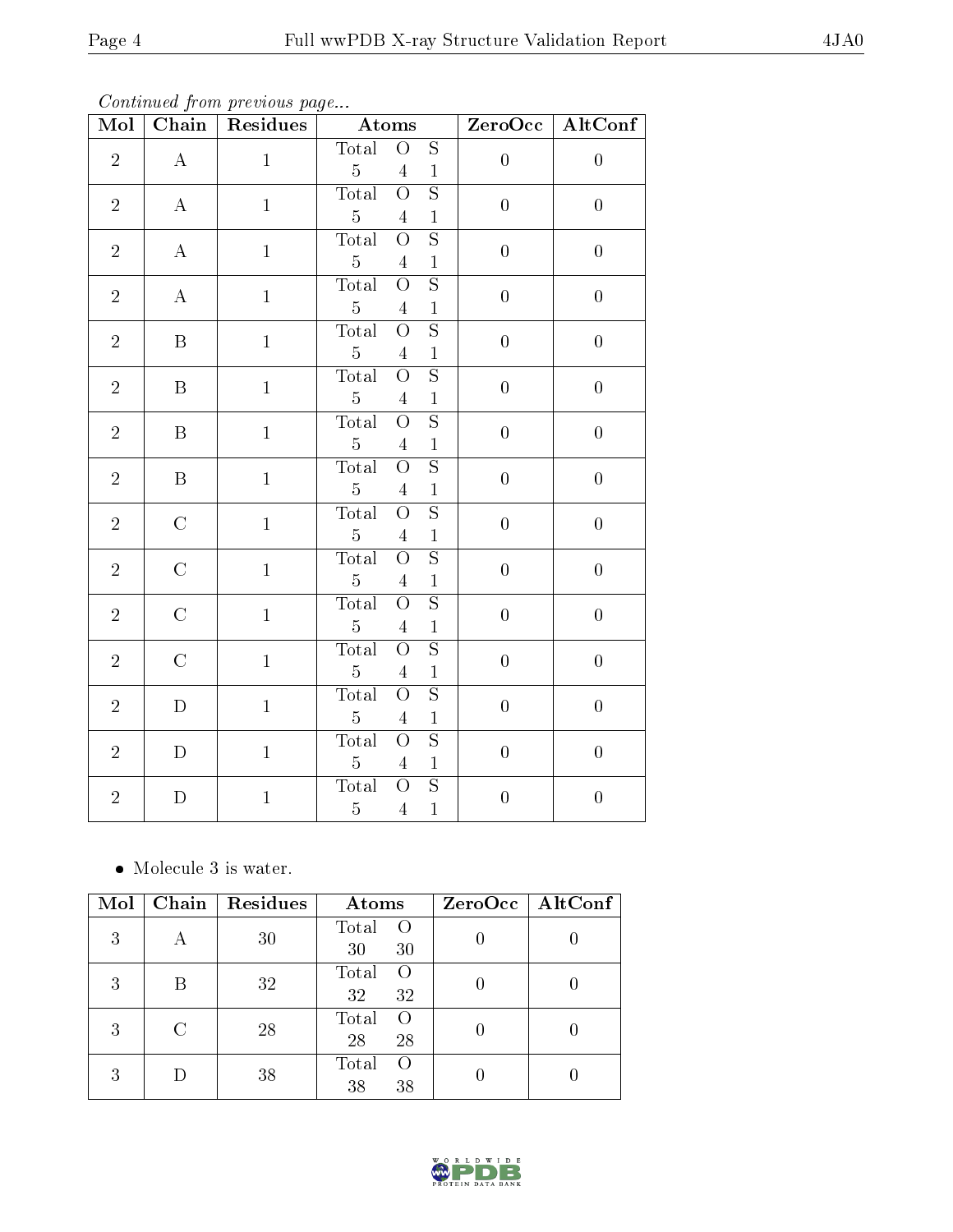# 3 Residue-property plots  $(i)$

These plots are drawn for all protein, RNA and DNA chains in the entry. The first graphic for a chain summarises the proportions of the various outlier classes displayed in the second graphic. The second graphic shows the sequence view annotated by issues in geometry and electron density. Residues are color-coded according to the number of geometric quality criteria for which they contain at least one outlier: green  $= 0$ , yellow  $= 1$ , orange  $= 2$  and red  $= 3$  or more. A red dot above a residue indicates a poor fit to the electron density (RSRZ  $> 2$ ). Stretches of 2 or more consecutive residues without any outlier are shown as a green connector. Residues present in the sample, but not in the model, are shown in grey.

- Chain A: 74% **19%**  $-6%$ **e**<br>E18  $\frac{1}{\sqrt{38}}$  $\bullet$  $\frac{484}{105}$  $\bullet$   $\bullet$ e a a a sig sig a a a <mark>i</mark> TYR  $\frac{2}{3}$  $\frac{9}{2}$  $\overline{H}$  $\frac{22}{2}$  $\overline{23}$  $V^2$  $\frac{55}{25}$ D26  $\overline{\mathbf{v}}$  $^{\circ}_{\rm g}$ CYS  $\frac{1}{25}$  $\frac{8}{2}$  $\frac{1}{2}$ R41  $\frac{45}{5}$ D46 G47 VAL LYS  $\frac{50}{4}$ K56 I59  $\frac{8}{2}$ N61 T78 K82 I83  $\frac{85}{2}$  $\frac{86}{1}$ K93  $\frac{1242}{ }$ K134 K224 W101  $\frac{102}{100}$ T103 L106 S110 T125 Q129 F133 D135 D140 E145 E146 I160 D166 R169 T172 K181 C<sub>188</sub> I191 E196 V199 L207  $\frac{208}{2}$ D209 W216 R217  $\frac{12}{2}$ W219 Y233  $\frac{84}{5}$ I97 ASP ALA ASN HIS F251 L258 L261 H267 F272 M273 G274 S275 K287 A288 A289  $\frac{1}{2}$ E291 L294 E309 I313 M314 Q315  $316$ Y317 E318 A323 L340 T344 S345 I349 N350 I362 L366 S367 G373  $574$ A375 I378 Y379 M386 R403 D417 L420 R422 ASN GLN THR ALA
- Molecule 1: Phosphoribosylaminoimidazole carboxylase





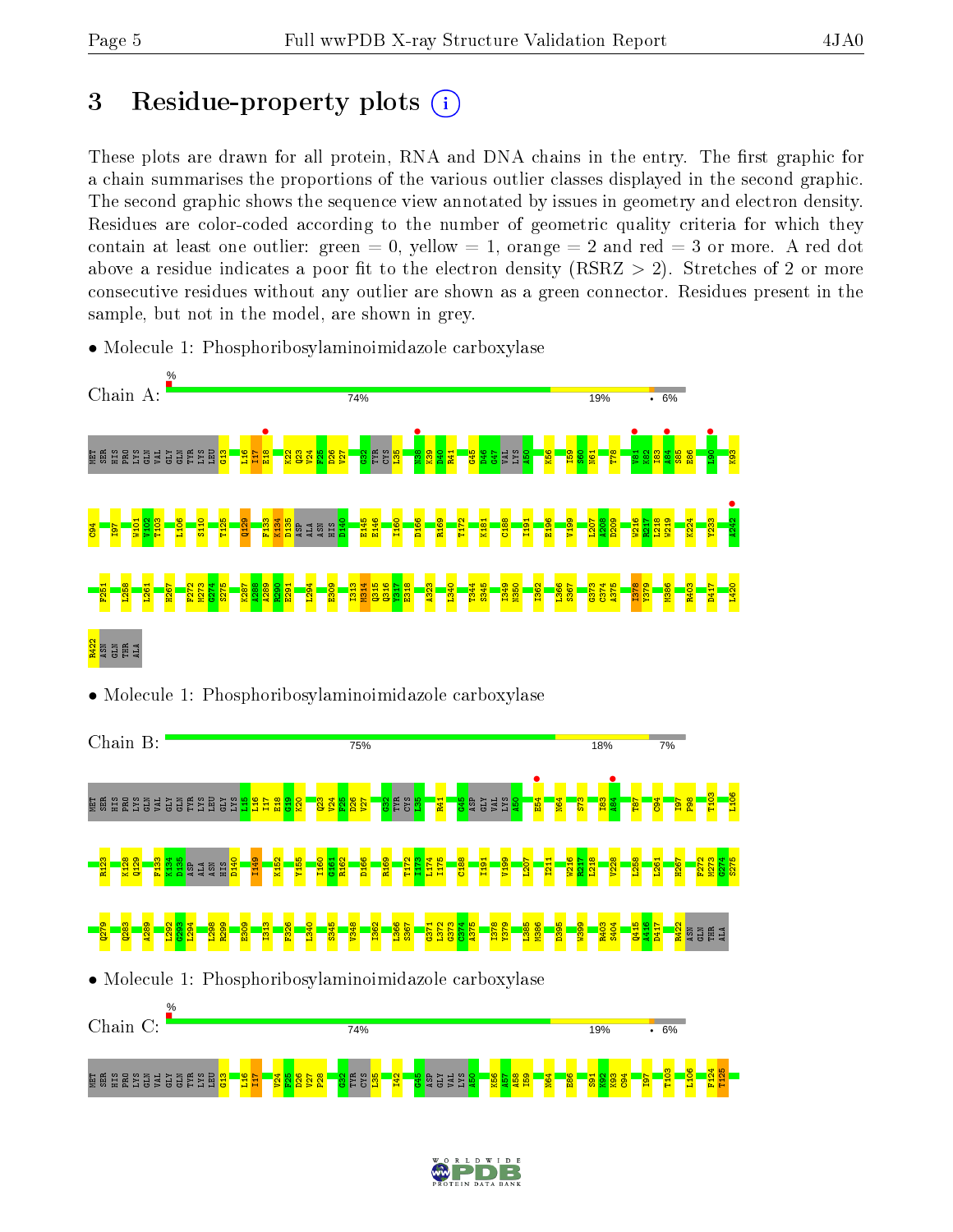





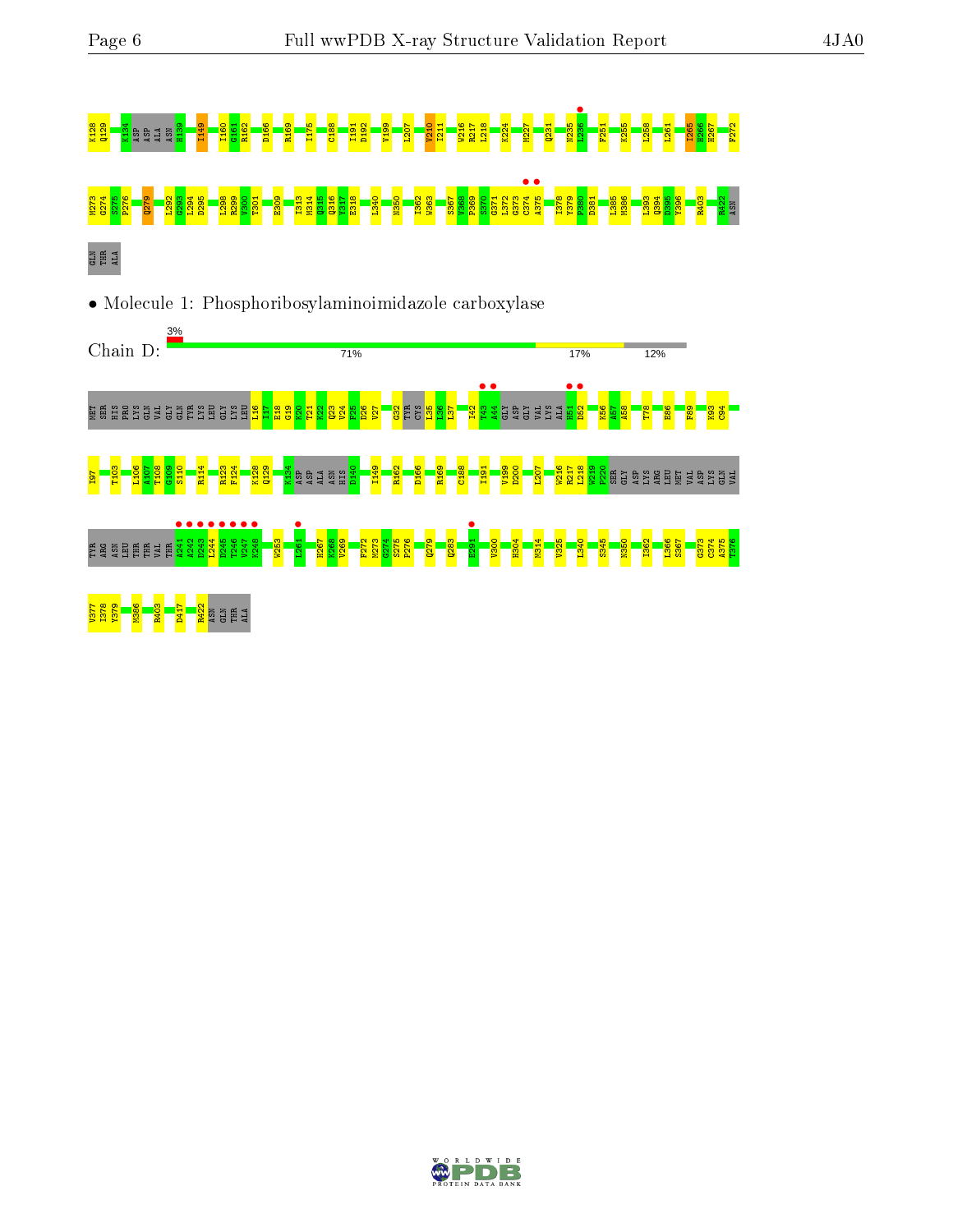# 4 Data and refinement statistics  $(i)$

| Property                                                             | Value                                           | Source     |
|----------------------------------------------------------------------|-------------------------------------------------|------------|
| Space group                                                          | P 21 21 2                                       | Depositor  |
| Cell constants                                                       | 138.73Å<br>219.73Å<br>$60.65\text{\AA}$         |            |
| a, b, c, $\alpha$ , $\beta$ , $\gamma$                               | $90.00^\circ$<br>$90.00^\circ$<br>$90.00^\circ$ | Depositor  |
| Resolution $(A)$                                                     | 46.71<br>$-2.80$                                | Depositor  |
|                                                                      | $46.71 - 2.80$                                  | <b>EDS</b> |
| % Data completeness                                                  | 99.7 (46.71-2.80)                               | Depositor  |
| (in resolution range)                                                | 99.7 (46.71-2.80)                               | <b>EDS</b> |
| $R_{merge}$                                                          | 0.07                                            | Depositor  |
| $\mathrm{R}_{sym}$                                                   | (Not available)                                 | Depositor  |
| $\langle I/\sigma(I)\rangle^{-1}$                                    | $2.16$ (at $2.81\text{\AA}$ )                   | Xtriage    |
| Refinement program                                                   | PHENIX (phenix.refine: 1.8.1_1168)              | Depositor  |
|                                                                      | $\overline{0.199}$ ,<br>0.263                   | Depositor  |
| $R, R_{free}$                                                        | $0.201$ ,<br>0.263                              | DCC        |
| $R_{free}$ test set                                                  | 2338 reflections $(5.00\%)$                     | wwPDB-VP   |
| Wilson B-factor $(\AA^2)$                                            | 53.9                                            | Xtriage    |
| Anisotropy                                                           | 0.509                                           | Xtriage    |
| Bulk solvent $k_{sol}(e/\mathring{A}^3)$ , $B_{sol}(\mathring{A}^2)$ | $0.33$ , $36.4$                                 | <b>EDS</b> |
| L-test for twinning <sup>2</sup>                                     | $< L >$ = 0.48, $< L^2 >$ = 0.32                | Xtriage    |
| Estimated twinning fraction                                          | No twinning to report.                          | Xtriage    |
| $F_o, F_c$ correlation                                               | 0.93                                            | <b>EDS</b> |
| Total number of atoms                                                | 12091                                           | wwPDB-VP   |
| Average B, all atoms $(A^2)$                                         | 15.0                                            | wwPDB-VP   |

Xtriage's analysis on translational NCS is as follows: The largest off-origin peak in the Patterson function is  $5.06\%$  of the height of the origin peak. No significant pseudotranslation is detected.

<sup>&</sup>lt;sup>2</sup>Theoretical values of  $\langle |L| \rangle$ ,  $\langle L^2 \rangle$  for acentric reflections are 0.5, 0.333 respectively for untwinned datasets, and 0.375, 0.2 for perfectly twinned datasets.



<span id="page-6-1"></span><span id="page-6-0"></span><sup>1</sup> Intensities estimated from amplitudes.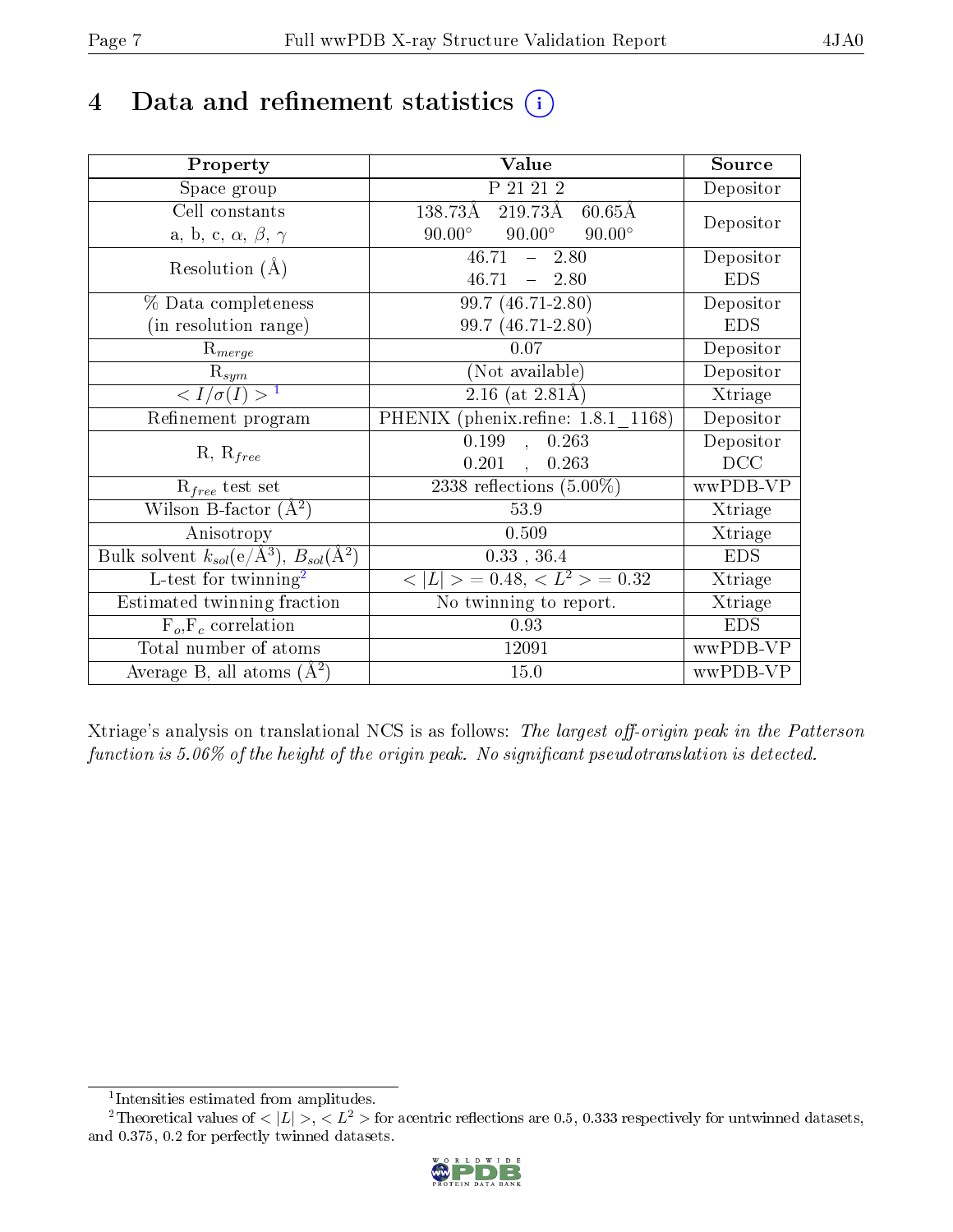# 5 Model quality  $(i)$

### 5.1 Standard geometry  $\overline{()}$

Bond lengths and bond angles in the following residue types are not validated in this section: SO4

The Z score for a bond length (or angle) is the number of standard deviations the observed value is removed from the expected value. A bond length (or angle) with  $|Z| > 5$  is considered an outlier worth inspection. RMSZ is the root-mean-square of all Z scores of the bond lengths (or angles).

| Mol          | Chain  |             | Bond lengths | Bond angles |            |
|--------------|--------|-------------|--------------|-------------|------------|
|              |        | <b>RMSZ</b> | # $ Z  > 5$  | <b>RMSZ</b> | H Z <br>>5 |
| $\mathbf{1}$ |        | 0.48        | 0/3090       | 0.62        | 0/4196     |
| $\mathbf{1}$ | R      | 0.47        | 0/3069       | 0.62        | 0/4167     |
| $\mathbf{1}$ | $\cap$ | 0.46        | 0/3073       | 0.62        | /4178      |
| 1.           | Ð      | 0.47        | 0/2878       | 0.62        | 0/3909     |
| All          | A 11   | $0.47\,$    | 12110        | 0.62        | 16450      |

Chiral center outliers are detected by calculating the chiral volume of a chiral center and verifying if the center is modelled as a planar moiety or with the opposite hand.A planarity outlier is detected by checking planarity of atoms in a peptide group, atoms in a mainchain group or atoms of a sidechain that are expected to be planar.

|  | $\mid$ Mol $\mid$ Chain $\mid$ #Chirality outliers $\mid$ #Planarity outliers $\mid$ |
|--|--------------------------------------------------------------------------------------|
|  |                                                                                      |

There are no bond length outliers.

There are no bond angle outliers.

There are no chirality outliers.

All (1) planarity outliers are listed below:

|  |     | $\overline{\text{Mol}}$   Chain   Res   Type   Group |
|--|-----|------------------------------------------------------|
|  | LYS | Peptide                                              |

### $5.2$  Too-close contacts  $(i)$

In the following table, the Non-H and H(model) columns list the number of non-hydrogen atoms and hydrogen atoms in the chain respectively. The H(added) column lists the number of hydrogen atoms added and optimized by MolProbity. The Clashes column lists the number of clashes within the asymmetric unit, whereas Symm-Clashes lists symmetry related clashes.

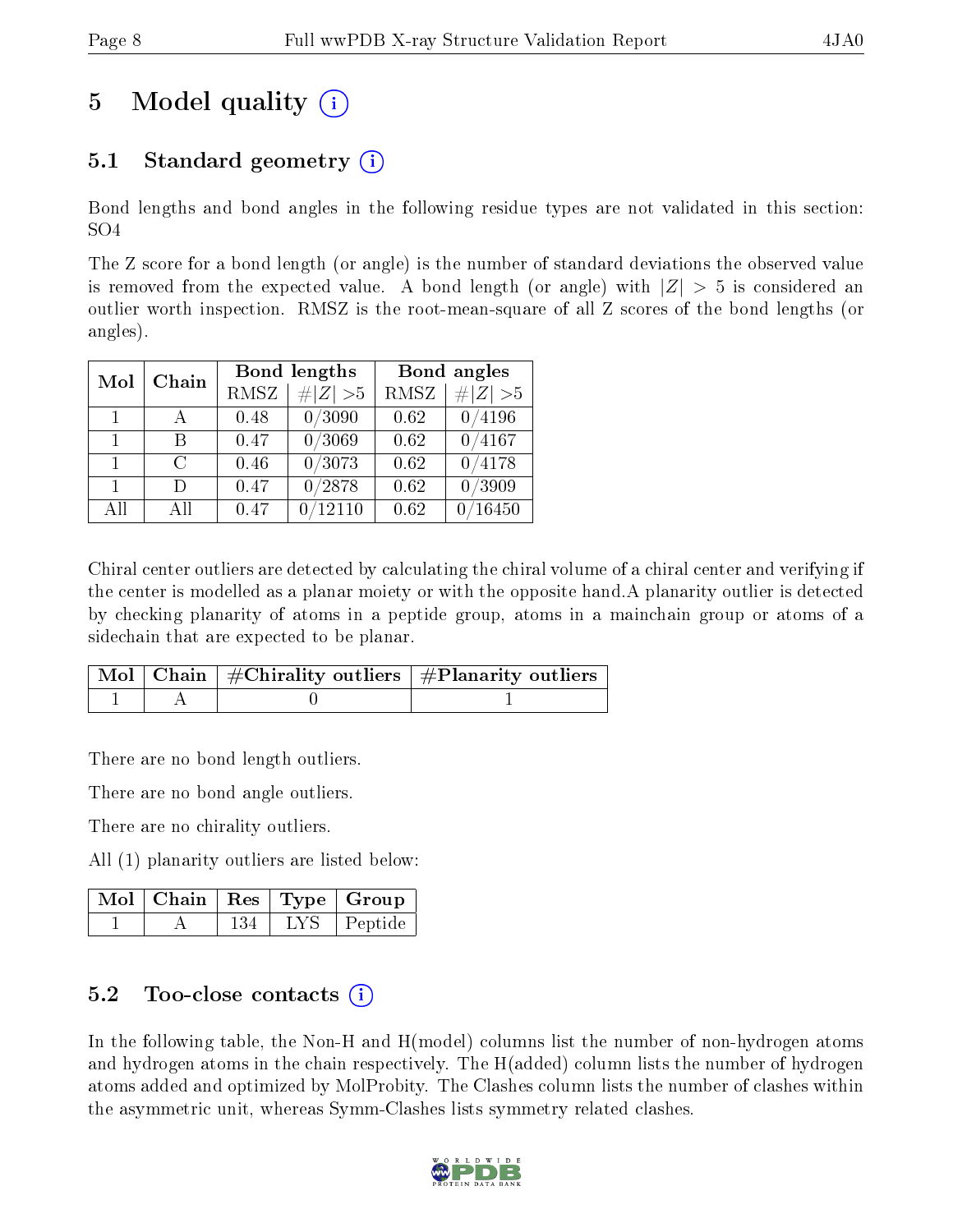| Mol            | Chain | Non-H | H (model) | H(added) | Clashes        | <b>Symm-Clashes</b> |
|----------------|-------|-------|-----------|----------|----------------|---------------------|
|                | А     | 3033  |           | 2974     | 67             |                     |
|                | В     | 3012  | 0         | 2959     | 54             | 0                   |
|                | C     | 3010  | 0         | 2937     | 63             | 0                   |
|                | D     | 2823  | 0         | 2754     | 49             | $\theta$            |
| $\overline{2}$ | А     | 30    | 0         | 0        | $\overline{2}$ | 0                   |
| $\overline{2}$ | B     | 20    |           |          |                |                     |
| $\overline{2}$ | С     | 20    | 0         | 0        | 0              | 0                   |
| $\overline{2}$ | D)    | 15    | 0         | 0        | 0              | $\theta$            |
| 3              | А     | 30    |           | 0        | $\overline{2}$ | 0                   |
| 3              | В     | 32    | 0         | 0        | 3              | 0                   |
| 3              | C     | 28    |           |          |                | $\overline{0}$      |
| 3              | D     | 38    | 0         | 0        |                | $\overline{0}$      |
| All            | All   | 12091 |           | 11624    | 201            |                     |

The all-atom clashscore is defined as the number of clashes found per 1000 atoms (including hydrogen atoms). The all-atom clashscore for this structure is 9.

All (201) close contacts within the same asymmetric unit are listed below, sorted by their clash magnitude.

| Atom-1               | Atom-2               | Interatomic    | Clash         |
|----------------------|----------------------|----------------|---------------|
|                      |                      | distance $(A)$ | overlap $(A)$ |
| 1: A: 125: THR: HG21 | 1:C:316:GLN:HA       | 1.43           | 0.97          |
| 1: A:17: ILE: HG23   | 1: A:24:VAL:HB       | 1.60           | 0.82          |
| 1:C:64:ASN:HD21      | 1:C:210:VAL:HG13     | 1.47           | 0.78          |
| 1:B:395:ASP:OD1      | 3:B:629:HOH:O        | 2.02           | 0.75          |
| 1: A: 16: LEU: HD12  | 1:A:17:ILE:HG22      | 1.68           | 0.75          |
| 1: D: 350: ASN: ND2  | 1: D: 374: CYS: SG   | 2.59           | 0.75          |
| 1:A:267:HIS:ND1      | 3:A:604:HOH:O        | 2.12           | 0.72          |
| 1: A: 366: LEU: HB3  | 1:C:378:ILE:HD12     | 1.73           | 0.71          |
| 1:B:366:LEU:HB3      | 1: D: 378: ILE: HD12 | 1.74           | 0.69          |
| 1:C:166:ASP:OD1      | 1:C:169:ARG:NH2      | 2.26           | 0.69          |
| 1:C:64:ASN:OD1       | 1:C:211:ILE:N        | 2.27           | 0.68          |
| 1:B:97:ILE:HD12      | 1:B:160:ILE:HD11     | 1.76           | 0.68          |
| 1:A:258:LEU:HD23     | 1: A:261:LEU:HD12    | 1.74           | 0.67          |
| 1:A:145:GLU:N        | 2:A:502:SO4:O1       | 2.25           | 0.67          |
| 1:D:86:GLU:OE1       | 1: D:86: GLU:N       | 2.27           | 0.67          |
| 1:A:146:GLU:OE2      | 1:B:128:LYS:NZ       | 2.25           | 0.66          |
| 1: A:35:LEU:HD13     | 1:A:93:LYS:HG3       | 1.78           | 0.65          |
| 1:B:149:ILE:HD11     | 1:B:162:ARG:HA       | 1.76           | 0.65          |
| 1:B:258:LEU:HD23     | 1:B:261:LEU:HD12     | 1.77           | 0.65          |
| 1:B:386:MET:HG2      | 1: D: 373: GLY: O    | 1.97           | 0.64          |
| 1: A: 166: ASP: OD1  | 1: A:169: ARG: NH2   | 2.30           | 0.64          |
| 1: C:86: GLU:OE1     | 1:C:86:GLU:N         | 2.29           | 0.64          |

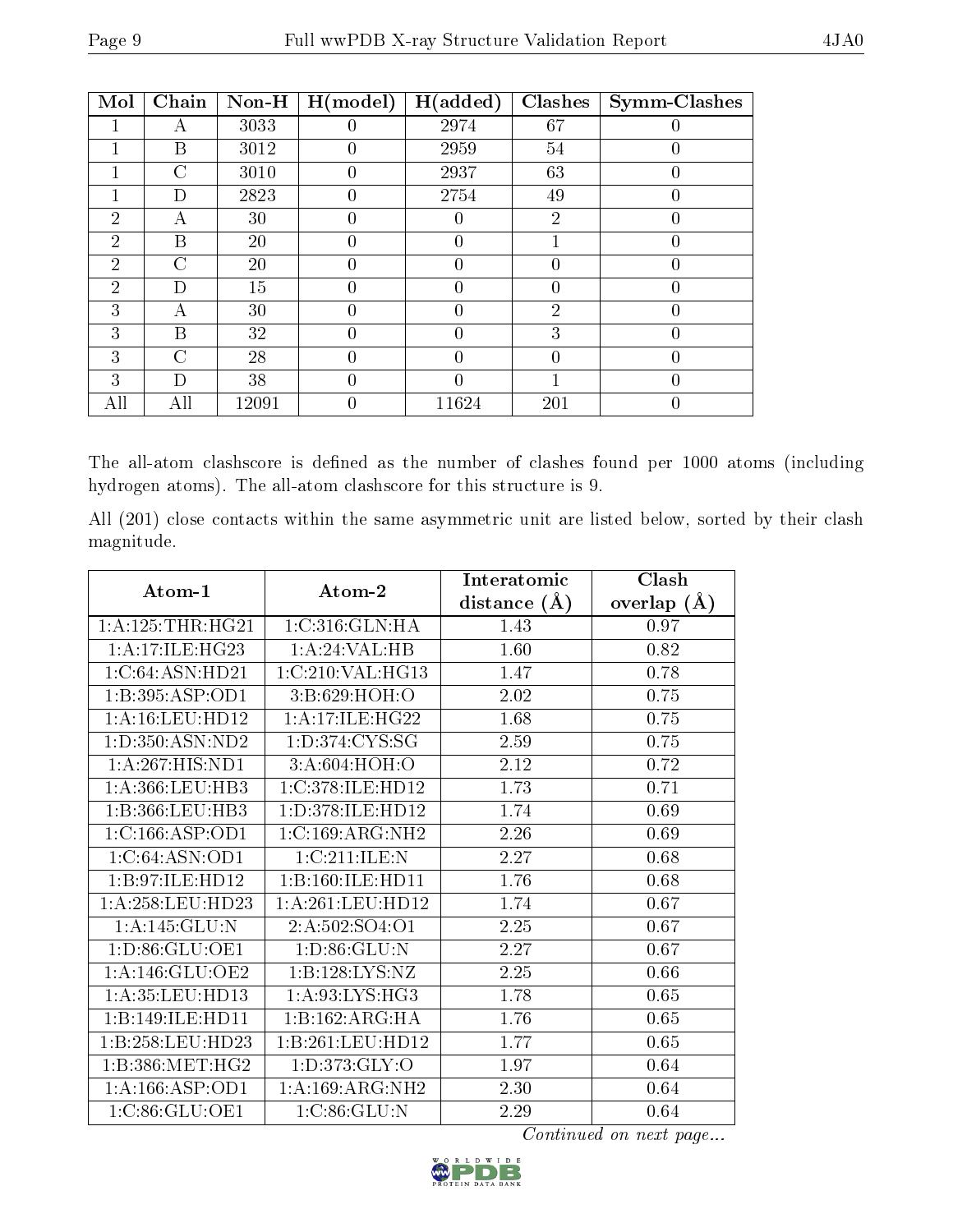| Continuea from previous page              |                       | Interatomic    | Clash         |
|-------------------------------------------|-----------------------|----------------|---------------|
| Atom-1                                    | Atom-2                | distance $(A)$ | overlap $(A)$ |
| 1: A: 386: MET:HG2                        | 1:C:373:GLY:O         | 1.98           | 0.64          |
| 1:B:267:HIS:ND1                           | 3:B:628:HOH:O         | 2.26           | 0.63          |
| 1:B:379:TYR:HE2                           | 1:D:367:SER:HA        | 1.63           | 0.63          |
| 1: A:86: GLU:N                            | 1:A:86:GLU:OE1        | 2.32           | 0.62          |
| 1: A:39: LYS: HB2                         | 1: A:39: LYS: HZ3     | 1.62           | 0.62          |
| 1:B:106:LEU:HD12                          | 1:B:191:ILE:HG13      | 1.80           | 0.62          |
| 1:B:175:ILE:HD13                          | 1:B:207:LEU:HD22      | 1.82           | 0.61          |
| 1: D: 97: ILE: HD11                       | 1:D:199:VAL:HG23      | 1.83           | 0.61          |
| 1: A:45: GLY:H                            | 1: A: 233: TYR: HE1   | 1.50           | 0.60          |
| 1:C:258:LEU:HD23                          | 1:C:261:LEU:HD12      | 1.82           | 0.60          |
| 1:B:166:ASP:OD1                           | 1:B:169:ARG:NH2       | 2.35           | 0.60          |
| 1: B:379: TYR: CE2                        | 1:D:367:SER:HA        | 2.37           | 0.60          |
| 1: A:78:THR:HG22                          | 1:A:207:LEU:HB3       | 1.84           | 0.60          |
| 1: A: 35: LEU: HD22                       | 1: A:93: LYS: HA      | 1.82           | 0.59          |
| 1:A:196:GLU:HB2                           | 1:A:209:ASP:HB2       | 1.84           | 0.59          |
| 1:B:362:ILE:HD12                          | 1:B:378:ILE:HD11      | 1.85           | 0.59          |
| 1:C:273:MET:HE1                           | 1:C:279:CLN:HG2       | 1.83           | 0.59          |
| 1:B:378:ILE:HD12                          | 1:D:366:LEU:HB3       | 1.83           | 0.59          |
| 1: A:373: GLY:O                           | 1:C:386:MET:HG2       | 2.02           | 0.59          |
| 1:B:64:ASN:OD1                            | 1:B:211:ILE:N         | 2.34           | 0.59          |
| 1:B:106:LEU:HD21                          | 1:B:123:ARG:NH1       | 2.18           | 0.59          |
| 1: B: 373: GLY:O                          | 1: D: 386: MET: HG2   | 2.03           | 0.59          |
| 1: A:350: ASN:ND2                         | 1: A:374: CYS:SG      | 2.76           | 0.58          |
| 1:C:97:ILE:HD11                           | 1:C:199:VAL:HG23      | 1.85           | 0.58          |
| 1:C:272:PHE:HD2                           | 1:C:340:LEU:HD11      | 1.67           | 0.58          |
| 1:A:316:GLN:HA                            | 1:C:125:THR:HG21      | 1.85           | 0.58          |
| 1: A:97: ILE: HD11                        | 1:A:199:VAL:HG23      | 1.86           | 0.58          |
| 1:C:24:VAL:HG13                           | 1:C:35:LEU:HD13       | 1.86           | 0.58          |
| 1:D:362:ILE:HD12                          | 1:D:378:ILE:HD11      | 1.85           | 0.57          |
| 1:C:35:LEU:HD23                           | 1:C:93:LYS:HA         | 1.87           | 0.56          |
| $1:B:367:\overline{\text{SER:H}\text{A}}$ | 1: D: 379: TYR: HE2   | 1.70           | 0.56          |
| 1:A:101:TRP:HE3                           | 1:A:129:GLN:HE22      | 1.52           | 0.56          |
| $1:A:134:\overline{\text{LYS:HB3}}$       | 1: A: 135: ASP: HA    | 1.88           | 0.56          |
| 1: D: 272: PHE: CD2                       | 1:D:340:LEU:HD11      | 2.40           | 0.56          |
| 1: D: 188: CYS: HB3                       | $1: D: 218:$ LEU:HD22 | 1.87           | 0.55          |
| 1: D: 267: HIS: ND1                       | 3:D:606:HOH:O         | 2.15           | 0.55          |
| 1: A: 106: LEU: HD12                      | 1:A:191:ILE:HG13      | 1.89           | 0.55          |
| 1:A:417:ASP:O                             | 1:A:422:ARG:HB2       | 2.06           | 0.55          |
| 1:C:362:ILE:HD12                          | 1:C:378:ILE:HD11      | 1.88           | 0.55          |
| 1:D:35:LEU:HD13                           | 1:D:93:LYS:HG3        | 1.89           | 0.54          |
| 1:D:269:VAL:HG22                          | 1:D:325:VAL:HB        | 1.90           | 0.53          |

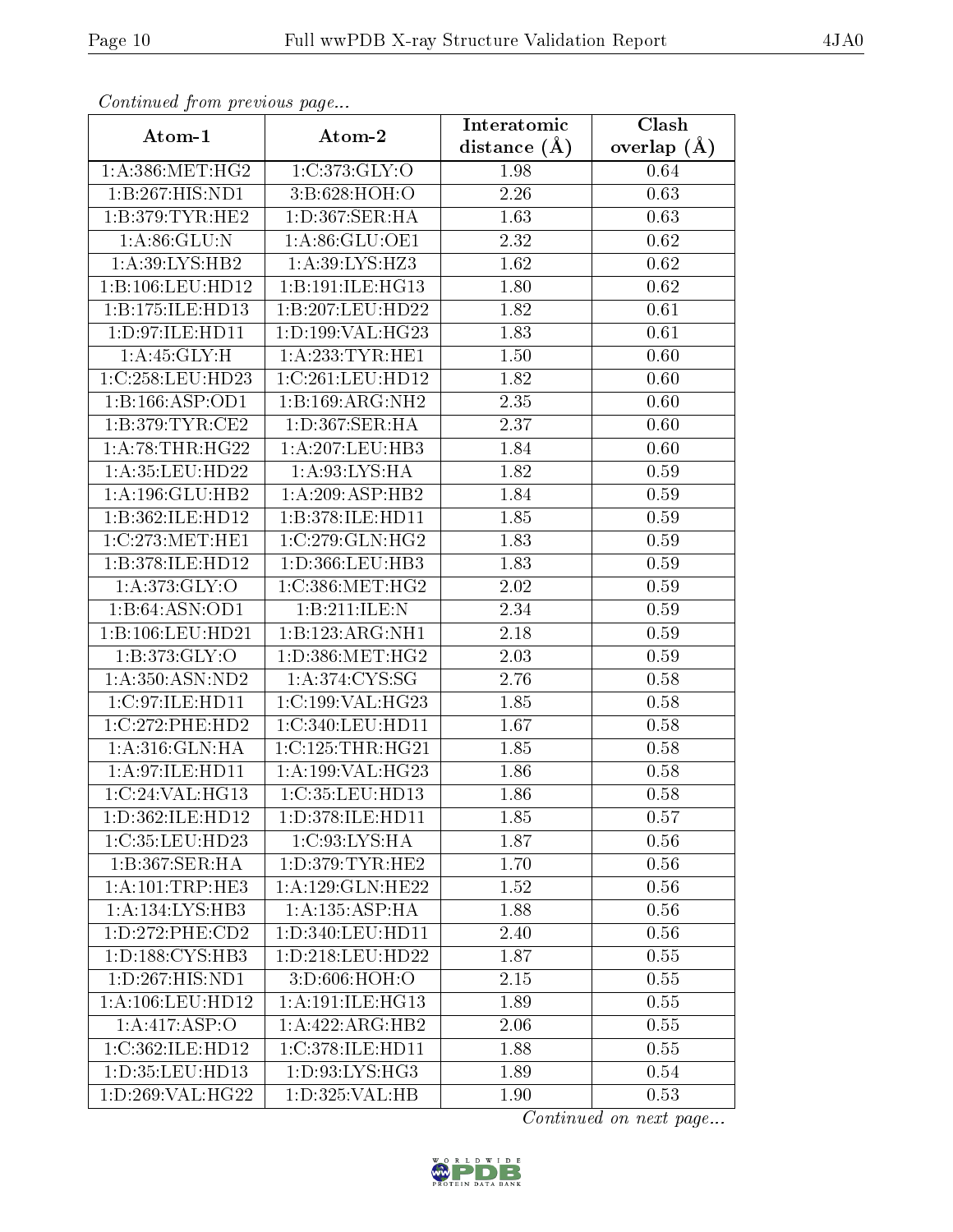| Continuea from previous page |                        | Interatomic    | Clash           |  |
|------------------------------|------------------------|----------------|-----------------|--|
| Atom-1                       | Atom-2                 | distance $(A)$ | overlap $(\AA)$ |  |
| 1: A:103:THR:OG1             | 1: A:172:THR:HG22      | 2.08           | 0.53            |  |
| 1: D: 417: ASP: O            | 1:D:422:ARG:HB2        | 2.09           | 0.53            |  |
| 1:A:188:CYS:HB3              | 1: A:218:LEU:HD22      | 1.91           | 0.53            |  |
| 1: D: 272: PHE: HD2          | 1:D:340:LEU:HD11       | 1.74           | 0.53            |  |
| 1: A:97: ILE: HD12           | 1: A: 160: ILE: HD11   | 1.91           | 0.52            |  |
| 1:A:367:SER:HA               | 1:C:379:TYR:CE2        | 2.44           | 0.52            |  |
| 1: A:379: TYR: HE2           | 1:C:367:SER:HA         | 1.74           | 0.52            |  |
| 1: A:379: TYR: CE2           | 1:C:367:SER:HA         | 2.45           | 0.52            |  |
| 1:B:367:SER:HA               | 1: D: 379: TYR: CE2    | 2.44           | 0.52            |  |
| 1:B:289:ALA:HB1              | 1:B:294:LEU:HD12       | 1.90           | 0.52            |  |
| 1:A:272:PHE:HD2              | 1: A:340: LEU: HD11    | 1.75           | 0.52            |  |
| 1: D: 166: ASP: OD1          | 1: D: 169: ARG: NH2    | 2.34           | 0.51            |  |
| 1:C:124:PHE:CD2              | 1:C:128:LYS:HG3        | 2.46           | 0.51            |  |
| 1:C:35:LEU:HD23              | 1: C:93: LYS: HG3      | 1.92           | 0.51            |  |
| 1:A:362:ILE:HD12             | 1:A:378:ILE:HD11       | 1.92           | 0.51            |  |
| 1:B:417:ASP:O                | 1:B:422:ARG:HB2        | 2.11           | 0.51            |  |
| 1:C:97:ILE:HD12              | 1:C:160:ILE:HD11       | 1.93           | 0.50            |  |
| 1: A:110: SER: N             | 2:A:506:SO4:O2         | 2.42           | 0.50            |  |
| 1:B:403:ARG:HG2              | 1:D:345:SER:HB2        | 1.92           | $0.50\,$        |  |
| 1:C:149:ILE:HD11             | 1:C:162:ARG:HA         | 1.93           | 0.50            |  |
| 1: C: 188: CYS: HB3          | 1:C:218:LEU:HD22       | 1.94           | 0.50            |  |
| 1:C:265:ILE:HD12             | 1:C:394:GLN:O          | 2.12           | 0.50            |  |
| 1: D:32: GLY:O               | 1:D:35:LEU:N           | 2.44           | 0.50            |  |
| 1: D: 16: LEU: HA            | 1: D:24:VAL:O          | 2.12           | 0.50            |  |
| 1:B:375:ALA:HB2              | $1: D: 386$ : MET: HG3 | 1.93           | 0.50            |  |
| 1:C:192:ASP:OD1              | 1:C:217:ARG:HD2        | 2.13           | 0.49            |  |
| 1:C:35:LEU:CD2               | 1:C:93:LYS:HA          | 2.42           | 0.49            |  |
| 1: D:19: GLY:O               | 1: D:21:THR:N          | 2.42           | 0.49            |  |
| 1:B:17:ILE:HB                | 1:B:24:VAL:HB          | 1.95           | 0.49            |  |
| 1:C:175:ILE:CD1              | 1:C:207:LEU:HD22       | 2.42           | 0.49            |  |
| 1: A: 309: GLU:O             | 1: A:313: ILE: HG13    | 2.13           | 0.48            |  |
| 1: D: 26: ASP: OD1           | 1: D: 27: VAL: N       | 2.45           | 0.48            |  |
| 1: D: 110: SER: OG           | 1: D: 114: ARG: NH2    | 2.46           | 0.48            |  |
| 1:C:272:PHE:CD2              | 1:C:340:LEU:HD11       | 2.47           | 0.48            |  |
| 1:C:292:LEU:HD11             | 1:C:385:LEU:HD23       | 1.95           | 0.48            |  |
| 1:A:134:LYS:HD3              | 1: A: 134: LYS: N      | 2.29           | 0.48            |  |
| 1:C:42:ILE:O                 | 1:C:56:LYS:HE3         | 2.14           | 0.48            |  |
| 1:D:18:GLU:OE1               | 1: D: 23: GLN: HG2     | 2.14           | 0.48            |  |
| 1:A:289:ALA:HB1              | 1: A:294:LEU:HD12      | 1.96           | 0.47            |  |
| 1:D:94:CYS:HB3               | 1: D:200: ASP:HA       | 1.96           | 0.47            |  |
| 1: C: 175: ILE: HD13         | 1:C:207:LEU:HD22       | 1.96           | 0.47            |  |

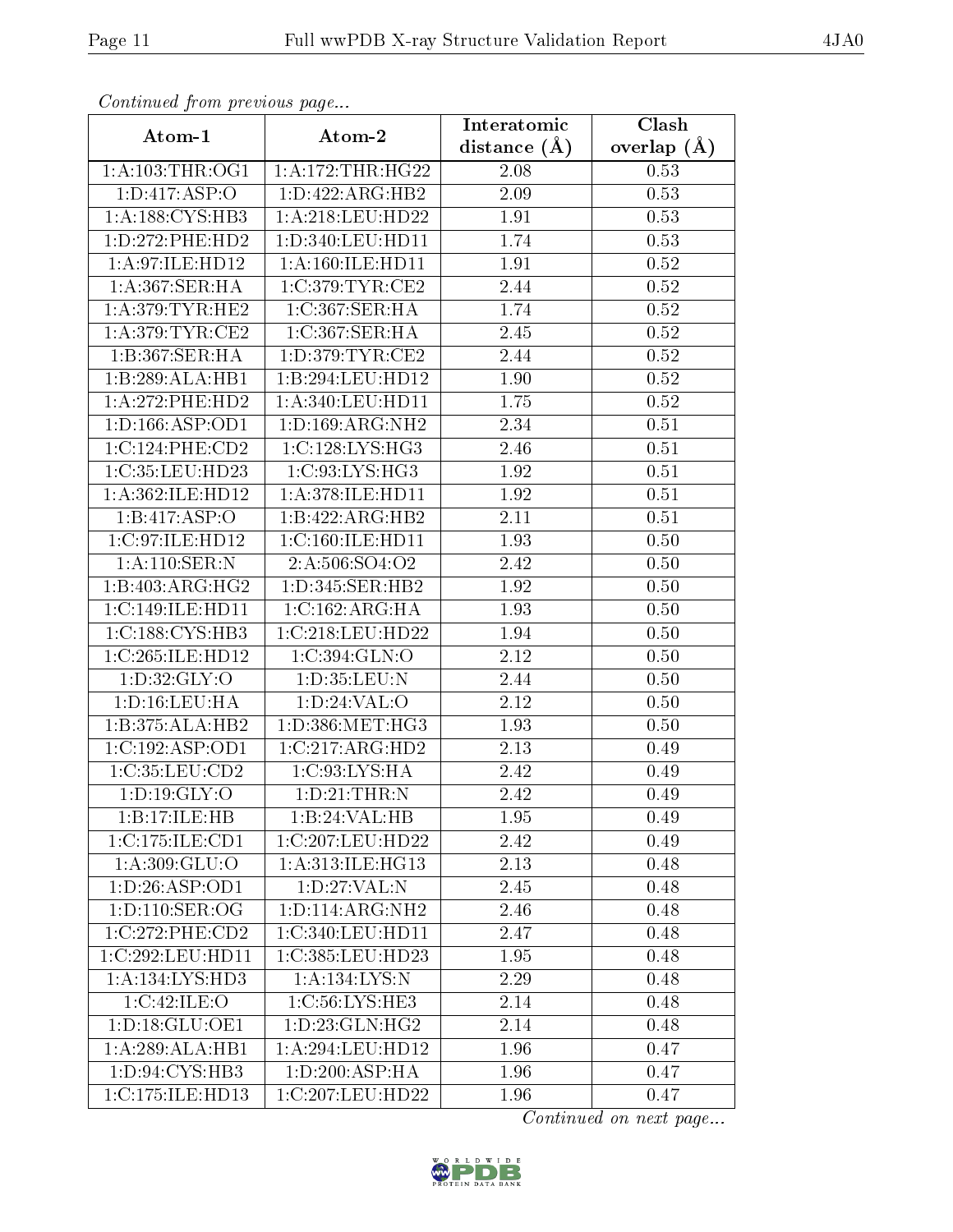| Comunaca jiom previous page |                                       | Interatomic    | Clash           |
|-----------------------------|---------------------------------------|----------------|-----------------|
| Atom-1                      | Atom-2                                | distance $(A)$ | overlap $(\AA)$ |
| 1:D:188:CYS:SG              | 1: D: 253: TRP: HH2                   | 2.36           | 0.47            |
| 1:C:26:ASP:OD1              | 1:C:27:VAL:N                          | 2.47           | 0.47            |
| 1:C:309:GLU:O               | 1:C:313:ILE:HG13                      | 2.14           | 0.47            |
| 1:A:349:ILE:HD13            | 1: A: 386: MET: HB3                   | 1.95           | 0.47            |
| 1: D: 279: GLN: NE2         | 1: D: 283: GLN: OE1                   | 2.47           | 0.47            |
| 1: A: 125: THR: HG21        | 1:C:316:GLN:CA                        | 2.30           | 0.47            |
| 1:A:272:PHE:CD2             | 1:A:340:LEU:HD11                      | 2.49           | 0.47            |
| 1:A:219:TRP:CZ2             | 1: A:224:LYS:HG3                      | 2.49           | 0.47            |
| 1: A:39: LYS: HE2           | 1:A:61:ASN:HA                         | 1.97           | 0.47            |
| 1:B:386:MET:HG3             | 1:D:375:ALA:HB2                       | 1.96           | 0.47            |
| 1:B:399:TRP:CZ2             | 1:B:403:ARG:HD2                       | 2.50           | 0.47            |
| 1:B:175:ILE:CD1             | 1:B:207:LEU:HD22                      | 2.43           | 0.46            |
| 1:B:26:ASP:OD1              | 1:B:27:VAL:N                          | 2.48           | 0.46            |
| 1:C:274:GLY:HA2             | 1: C:301:THR:O                        | 2.16           | 0.46            |
| 1:C:350:ASN:ND2             | 1:C:374:CYS:SG                        | 2.84           | 0.46            |
| 1: D: 106: LEU: HD12        | 1: D: 191: ILE: HG13                  | 1.98           | 0.46            |
| 1:C:369:PRO:HG3             | 1: D: 304: HIS: ND1                   | 2.31           | 0.46            |
| 1:B:267:HIS:CD2             | 3: B:629: HOH:O                       | 2.69           | 0.46            |
| 1:D:37:LEU:HD13             | 1: D:89: PHE: CZ                      | 2.51           | 0.46            |
| 1:A:375:ALA:HB2             | 1:C:386:MET:HG3                       | 1.97           | 0.46            |
| 1: A:287:LYS:HE2            | 1: A:291: GLU:OE2                     | 2.16           | 0.46            |
| 1:B:17:ILE:N                | 1:B:24:VAL:O                          | 2.48           | 0.45            |
| 1:B:292:LEU:HD11            | 1:B:385:LEU:HD23                      | 1.98           | 0.45            |
| 1: D: 106: LEU: CD2         | 1:D:123:ARG:HG2                       | 2.45           | 0.45            |
| 1:C:58:ALA:HA               | 1:C:86:GLU:O                          | 2.16           | 0.45            |
| 1: A: 45: GLY:N             | 1: A: 233: TYR: HE1                   | 2.14           | 0.45            |
| 1:B:97:ILE:HD11             | 1:B:199:VAL:HG23                      | 1.98           | 0.45            |
| 1:C:224:LYS:O               | $1:C:227:\overline{\mathrm{MET:HG3}}$ | 2.16           | 0.45            |
| 1: B: 188: CYS: HB3         | 1:B:218:LEU:HD22                      | 1.98           | 0.45            |
| 1: D: 19: GLY: C            | 1: D: 21: THR: H                      | 2.20           | 0.45            |
| 1:B:20:LYS:N                | 2:B:503:SO4:O1                        | 2.50           | 0.45            |
| 1: D: 273:MET:HE2           | $1: D: 275: SER: \overline{O}$        | 2.17           | 0.45            |
| 1: B: 103: THR: OG1         | 1:B:172:THR:HG22                      | 2.17           | 0.44            |
| 1:B:345:SER:HB2             | 1:D:403:ARG:HG2                       | 1.99           | 0.44            |
| 1:C:106:LEU:HD12            | 1:C:191:ILE:HG13                      | 1.97           | 0.44            |
| 1:C:298:LEU:C               | 1:C:299:ARG:HG2                       | 2.36           | 0.44            |
| 1:A:41:ARG:HG2              | 1: A:56: LYS:N                        | 2.32           | 0.44            |
| 1: A: 367: SER: HA          | 1:C:379:TYR:HE2                       | 1.82           | 0.44            |
| 1:B:279:GLN:HE21            | 1:B:283:GLN:NE2                       | 2.16           | 0.44            |
| 1:C:16:LEU:HB3              | 1:C:17:ILE:H                          | 1.40           | 0.44            |
| 1: D: 78: THR: HG22         | 1:D:207:LEU:HB3                       | 2.00           | 0.44            |

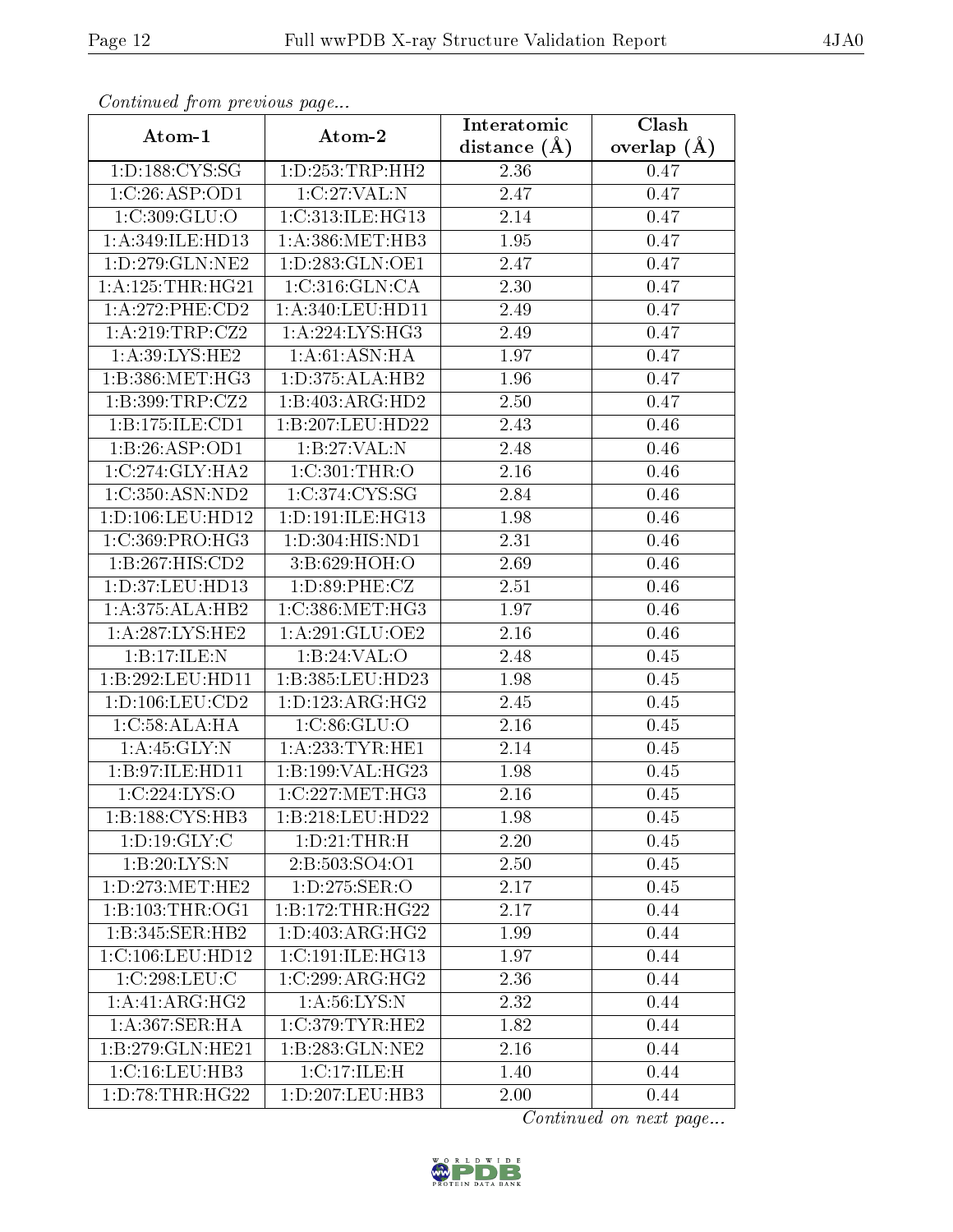| Continued from previous page  |                              | Interatomic    | Clash         |
|-------------------------------|------------------------------|----------------|---------------|
| Atom-1                        | Atom-2                       | distance $(A)$ | overlap $(A)$ |
| 1:B:309:GLU:O                 | 1:B:313:ILE:HG13             | 2.18           | 0.44          |
| $1: D:52: \overline{A}SP:HB3$ | 1: D: 244: LEU: HD11         | 1.98           | 0.44          |
| 1:B:273:MET:HE2               | 1:B:275:SER:O                | 2.18           | 0.43          |
| 1:B:371:GLY:O                 | 1:B:372:LEU:HD23             | 2.18           | 0.43          |
| 1:D:42:ILE:O                  | 1:D:56:LYS:HE3               | 2.18           | 0.43          |
| 1: B:98: PRO:HD3              | 1: B: 155: TYR: OH           | 2.19           | 0.43          |
| 1:C:267:HIS:HE1               | 1:C:295:ASP:H                | 1.67           | 0.43          |
| 1:C:94:CYS:HB2                | 1:C:199:VAL:O                | 2.17           | 0.43          |
| 1:C:371:GLY:O                 | 1:C:372:LEU:HD23             | 2.17           | 0.43          |
| 1:A:83:ILE:HG23               | 1: A:85: SER:O               | 2.18           | 0.43          |
| 1:D:149:ILE:HD11              | 1: D: 162: ARG: HA           | 2.00           | 0.43          |
| 1:B:94:CYS:HB2                | 1:B:199:VAL:C                | 2.39           | 0.43          |
| 1:C:267:HIS:HE1               | 1:C:294:LEU:HA               | 1.83           | 0.43          |
| 1:B:16:LEU:HG                 | 1:B:17:ILE:N                 | 2.34           | 0.43          |
| 1:A:318:GLU:OE1               | 1: A:344:THR:OG1             | 2.27           | 0.43          |
| 1:A:323:ALA:HB1               | 1:C:393:LEU:HD13             | 2.01           | 0.43          |
| 1:A:181:LYS:HD3               | 1: A: 181: LYS: HA           | 1.83           | 0.43          |
| 1:C:13:GLY:O                  | 1:C:28:PRO:HD3               | $2.19\,$       | 0.43          |
| 1: A: 16: LEU: HD23           | $1:A:26:A\overline{SP:HB2}$  | 2.01           | 0.43          |
| 1:A:26:ASP:OD1                | 1: A:27: VAL:N               | 2.52           | 0.43          |
| 1:A:403:ARG:NH2               | 1:C:318:GLU:OE1              | 2.52           | 0.43          |
| 1: A:273:MET:HE2              | 1:A:275:SER:O                | 2.19           | 0.42          |
| 1:B:18:GLU:OE1                | 1:B:23:GLN:HG2               | 2.18           | 0.42          |
| 1: A:56: LYS: NZ              | 3:A:630:HOH:O                | 2.51           | 0.42          |
| 1:C:261:LEU:O                 | 1:C:396:TYR:OH               | 2.27           | 0.42          |
| 1: A:314:MET:HG3              | 1:A:315:GLN:N                | 2.34           | 0.42          |
| 1:B:298:LEU:C                 | 1: B:299:ARG:HG2             | 2.40           | 0.42          |
| 1:D:37:LEU:HD22               | 1:D:89:PHE:CE2               | 2.54           | 0.42          |
| 1:B:133:PHE:O                 | 1:B:140:ASP:HA               | 2.19           | 0.42          |
| 1: A:316: GLN: HA             | 1:C:125:THR:CG2              | 2.49           | 0.42          |
| 1:C:59:ILE:HG21               | 1:C:251:PHE:HB3              | 2.01           | 0.42          |
| 1: A: 386: MET:HG3            | 1:C:375:ALA:HB2              | 2.01           | 0.42          |
| 1:B:41:ARG:HB3                | 1: B: 54: GLU: O             | 2.20           | 0.42          |
| 1:B:41:ARG:HH12               | 1: B:87:THR:HG21             | 1.84           | 0.42          |
| 1: A:13: GLY:HA3              | 1: A:26:ASP:O                | 2.20           | 0.42          |
| 1:A:420:LEU:HD12              | 1: D:300: VAL: CG2           | 2.50           | 0.42          |
| 1:C:393:LEU:HD23              | 1:C:393:LEU:HA               | 1.88           | 0.42          |
| 1: A:59: ILE: HG21            | $1:A:251:PHE:H\overline{B3}$ | 2.02           | 0.41          |
| 1:C:231:GLN:HE21              | 1:C:235:ASN:HD21             | 1.68           | 0.41          |
| $1:A:345:SER:H\overline{B2}$  | 1:C:403:ARG:HG2              | 2.02           | 0.41          |
| 1:C:363:TRP:O                 | 1:C:367:SER:OG               | 2.37           | 0.41          |

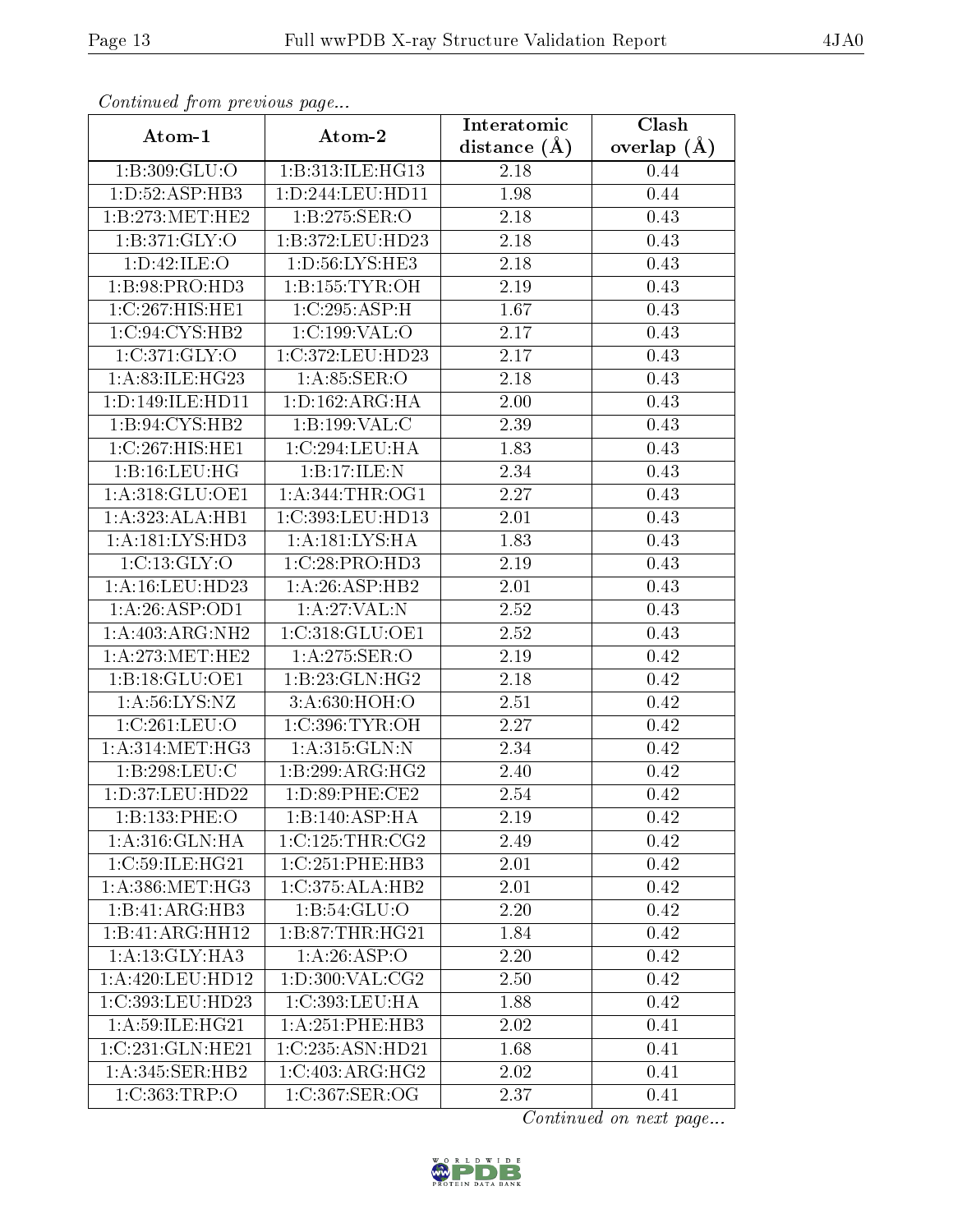| $\boldsymbol{\mathrm{Atom}\text{-}1}$ | Atom-2              | Interatomic    | Clash         |
|---------------------------------------|---------------------|----------------|---------------|
|                                       |                     | distance $(A)$ | overlap $(A)$ |
| 1:C:273:MET:HE2                       | 1:C:276:PRO:HA      | 2.01           | 0.41          |
| 1:C:35:LEU:CD1                        | 1:C:91:SER:HB3      | 2.50           | 0.41          |
| 1: D: 124: PHE: CD2                   | 1: D: 128: LYS: HG3 | 2.54           | 0.41          |
| 1:A:94:CYS:HB2                        | 1:A:199:VAL:O       | 2.20           | 0.41          |
| 1:B:272:PHE:HD2                       | 1:B:340:LEU:HD11    | 1.84           | 0.41          |
| 1:B:174:LEU:HD21                      | 1:B:404:SER:HA      | 2.02           | 0.41          |
| 1: A: 133: PHE: CG                    | 1:A:134:LYS:N       | 2.89           | 0.41          |
| 1: A:18: GLU:OE1                      | 1: A:23: GLN: HG2   | 2.21           | 0.41          |
| 1: D: 108: THR: HG23                  | 1:D:217:ARG:NH1     | 2.35           | 0.41          |
| 1: A:17: ILE: CG2                     | 1: A:24:VAL:HB      | 2.41           | 0.41          |
| 1:B:106:LEU:HD12                      | 1:B:191:ILE:CG1     | 2.49           | 0.40          |
| 1:B:417:ASP:OD1                       | 1:C:299:ARG:NH2     | 2.38           | 0.40          |
| 1: D: 273: MET: HE2                   | 1: D: 276: PRO: HA  | 2.02           | 0.40          |
| 1:D:58:ALA:HA                         | 1: D:86: GLU:O      | 2.21           | 0.40          |
| 1:B:326:PHE:HB2                       | 1:B:348:VAL:HG22    | 2.03           | 0.40          |

There are no symmetry-related clashes.

### 5.3 Torsion angles (i)

#### 5.3.1 Protein backbone (i)

In the following table, the Percentiles column shows the percent Ramachandran outliers of the chain as a percentile score with respect to all X-ray entries followed by that with respect to entries of similar resolution.

The Analysed column shows the number of residues for which the backbone conformation was analysed, and the total number of residues.

| Mol | Chain   | Analysed          | Favoured   | Allowed   | Outliers       | Percentiles |     |
|-----|---------|-------------------|------------|-----------|----------------|-------------|-----|
|     | A       | $393/425(92\%)$   | 379 (96%)  | 14 $(4%)$ | $\overline{0}$ | 100         | 100 |
|     | B       | $389/425(92\%)$   | 377 (97%)  | $12(3\%)$ |                | 100         | 100 |
|     | $\rm C$ | $393/425(92\%)$   | 375 (95%)  | 17 $(4%)$ | $1(0\%)$       | 41          | 72  |
|     | D       | 363/425(85%)      | 349 (96%)  | 14 (4\%)  | $\overline{0}$ | 100         | 100 |
| All | All     | $1538/1700$ (90%) | 1480 (96%) | 57 $(4%)$ | $1(0\%)$       | 51          | 81  |

All (1) Ramachandran outliers are listed below:

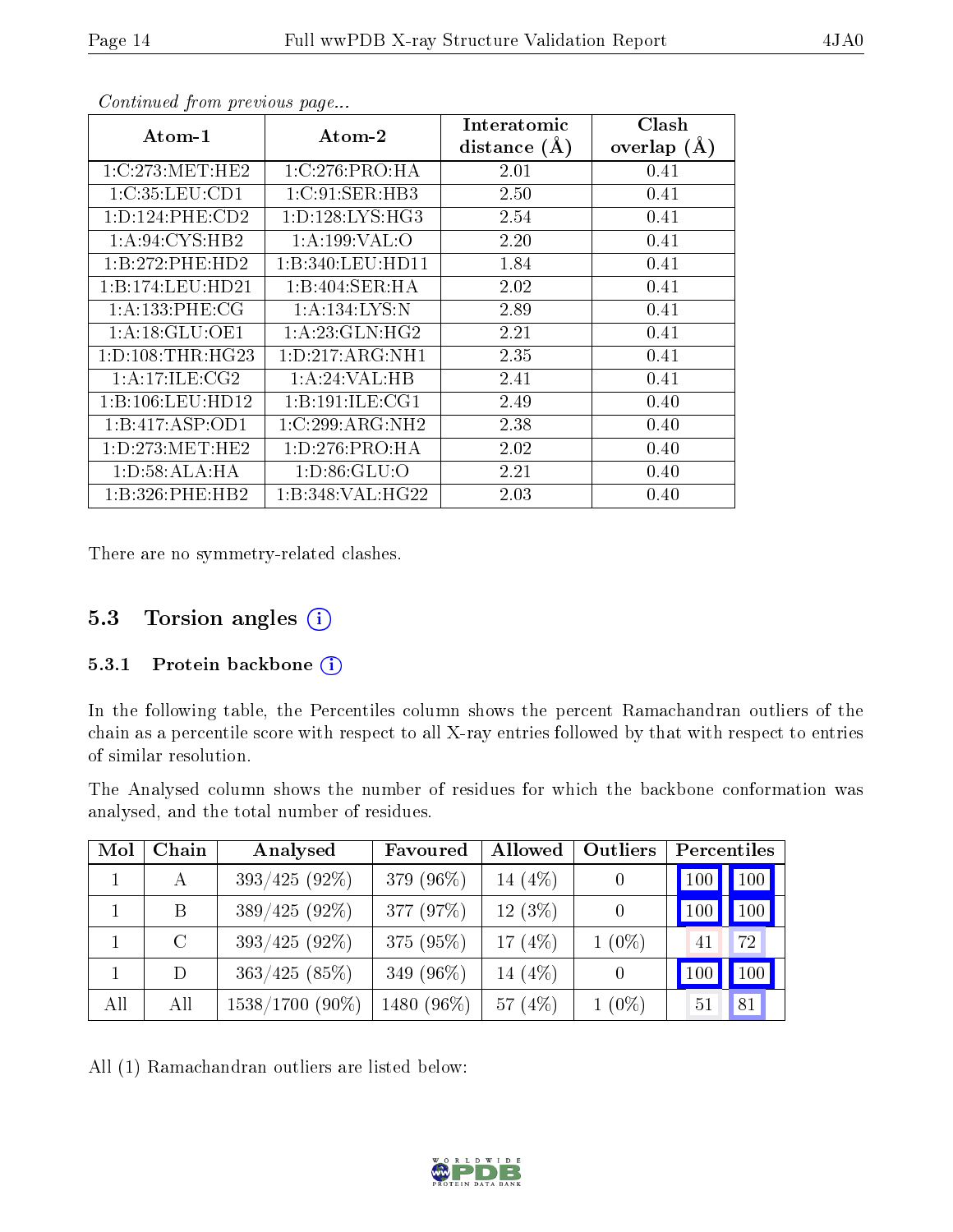| Mol | $\mid$ Chain $\mid$ Res | vpe |
|-----|-------------------------|-----|
|     |                         |     |

#### 5.3.2 Protein sidechains (i)

In the following table, the Percentiles column shows the percent sidechain outliers of the chain as a percentile score with respect to all X-ray entries followed by that with respect to entries of similar resolution.

The Analysed column shows the number of residues for which the sidechain conformation was analysed, and the total number of residues.

| Mol | Chain         | Analysed          | Rotameric    | Outliers   | Percentiles |
|-----|---------------|-------------------|--------------|------------|-------------|
|     | A             | $314/361$ (87%)   | 308 $(98\%)$ | 6 $(2%)$   | 85<br>57    |
|     | <sub>B</sub>  | $311/361(86\%)$   | 303 (97%)    | $8(3\%)$   | 79<br>46    |
|     | $\mathcal{C}$ | $310/361(86\%)$   | 299 (96%)    | 11 $(4\%)$ | 70<br>36    |
|     | D             | $290/361(80\%)$   | 285 (98%)    | $5(2\%)$   | 87<br>60    |
| All | All           | $1225/1444$ (85%) | 1195 (98%)   | $30(2\%)$  | 81<br>47    |

All (30) residues with a non-rotameric sidechain are listed below:

| Mol            | Chain                                                                                                                   | Res               | Type                                    |
|----------------|-------------------------------------------------------------------------------------------------------------------------|-------------------|-----------------------------------------|
| $\mathbf{1}$   | $\boldsymbol{A}$                                                                                                        | 17                | ILE                                     |
| $\mathbf{1}$   | $\overline{A}$                                                                                                          | 22                | $\overline{\text{LYS}}$                 |
| $\overline{1}$ | $\overline{A}$                                                                                                          | 129               | $\overline{\text{GLN}}$                 |
| $\overline{1}$ | $\frac{\overline{A}}{\overline{A}}$                                                                                     | 216               | <b>TRP</b>                              |
| $\overline{1}$ |                                                                                                                         | 314               | <b>MET</b>                              |
| $\overline{1}$ | $\overline{A}$                                                                                                          | 378               | ILE                                     |
| $\mathbf{1}$   | $\overline{\mathbf{B}}$                                                                                                 | 73                | SER                                     |
| $\overline{1}$ | $\overline{B}$                                                                                                          | 83                | ILE                                     |
| $\overline{1}$ | $\overline{\mathbf{B}}$                                                                                                 | $\overline{1}29$  | $\overline{\text{GLN}}$                 |
| $\mathbf{1}$   | $\overline{\mathrm{B}}$                                                                                                 | $\overline{1}$ 49 | ILE                                     |
| $\overline{1}$ | $\overline{\text{B}}$                                                                                                   | 152               | $\overline{\text{LYS}}$                 |
| $\overline{1}$ | $\overline{\mathbf{B}}$                                                                                                 | 216               | TRP                                     |
| $\mathbf{1}$   | $\overline{\mathrm{B}}$                                                                                                 | 228               | <b>VAL</b>                              |
| $\overline{1}$ |                                                                                                                         | 415               | $\overline{\text{GLN}}$                 |
| $\mathbf{1}$   |                                                                                                                         | 103               | THR                                     |
| $\overline{1}$ |                                                                                                                         | $\overline{125}$  | $\overline{\text{THR}}$                 |
| $\overline{1}$ |                                                                                                                         | 129               | $\overline{\text{GLN}}$                 |
| $\mathbf{1}$   | $\overline{B}$ $\overline{C}$ $\overline{C}$ $\overline{C}$ $\overline{C}$ $\overline{C}$ $\overline{C}$ $\overline{C}$ | 149               | ILE                                     |
| $\overline{1}$ |                                                                                                                         | 210               | $\overline{\text{VAL}}$                 |
| $\mathbf{1}$   |                                                                                                                         | 216               | $\overline{\text{TRP}}$                 |
| $\mathbf 1$    | $\overline{\rm C}$                                                                                                      | 255               | $\overline{\text{L} \text{Y}} \text{S}$ |

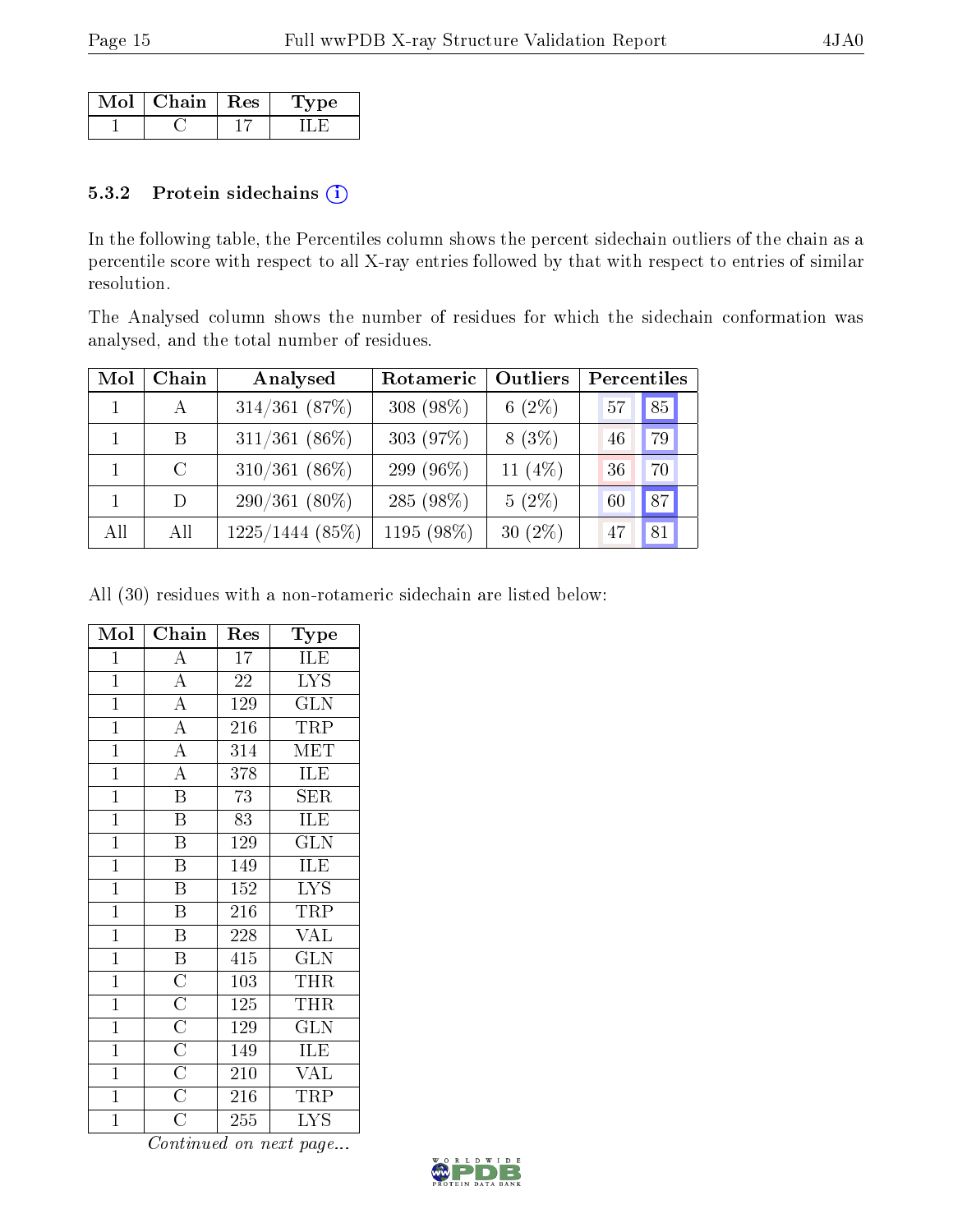| Mol | Chain | Res | <b>Type</b> |
|-----|-------|-----|-------------|
| 1   | C     | 265 | ILE         |
| 1   | C     | 279 | <b>GLN</b>  |
| 1   | С     | 314 | MET         |
| 1   | C     | 381 | ASP         |
| 1   | D     | 103 | THR         |
| 1   | D     | 129 | GLN         |
| 1   | D     | 216 | TRP         |
| 1   | D     | 314 | MET         |
|     |       | 377 | VAL         |

Some sidechains can be flipped to improve hydrogen bonding and reduce clashes. All (9) such sidechains are listed below:

| Mol | Chain | Res | <b>Type</b> |
|-----|-------|-----|-------------|
| 1   | А     | 350 | <b>ASN</b>  |
| 1   | В     | 129 | <b>GLN</b>  |
| 1   | В     | 231 | <b>GLN</b>  |
| 1   | B     | 283 | <b>GLN</b>  |
| 1   | С     | 61  | <b>ASN</b>  |
| 1   | С     | 235 | <b>ASN</b>  |
| 1   | C     | 267 | HIS         |
| 1   | Ð     | 129 | GLN         |
|     |       | 350 | ASN         |

#### 5.3.3 RNA (i)

There are no RNA molecules in this entry.

### 5.4 Non-standard residues in protein, DNA, RNA chains (i)

There are no non-standard protein/DNA/RNA residues in this entry.

### 5.5 Carbohydrates  $(i)$

There are no carbohydrates in this entry.

### 5.6 Ligand geometry (i)

17 ligands are modelled in this entry.

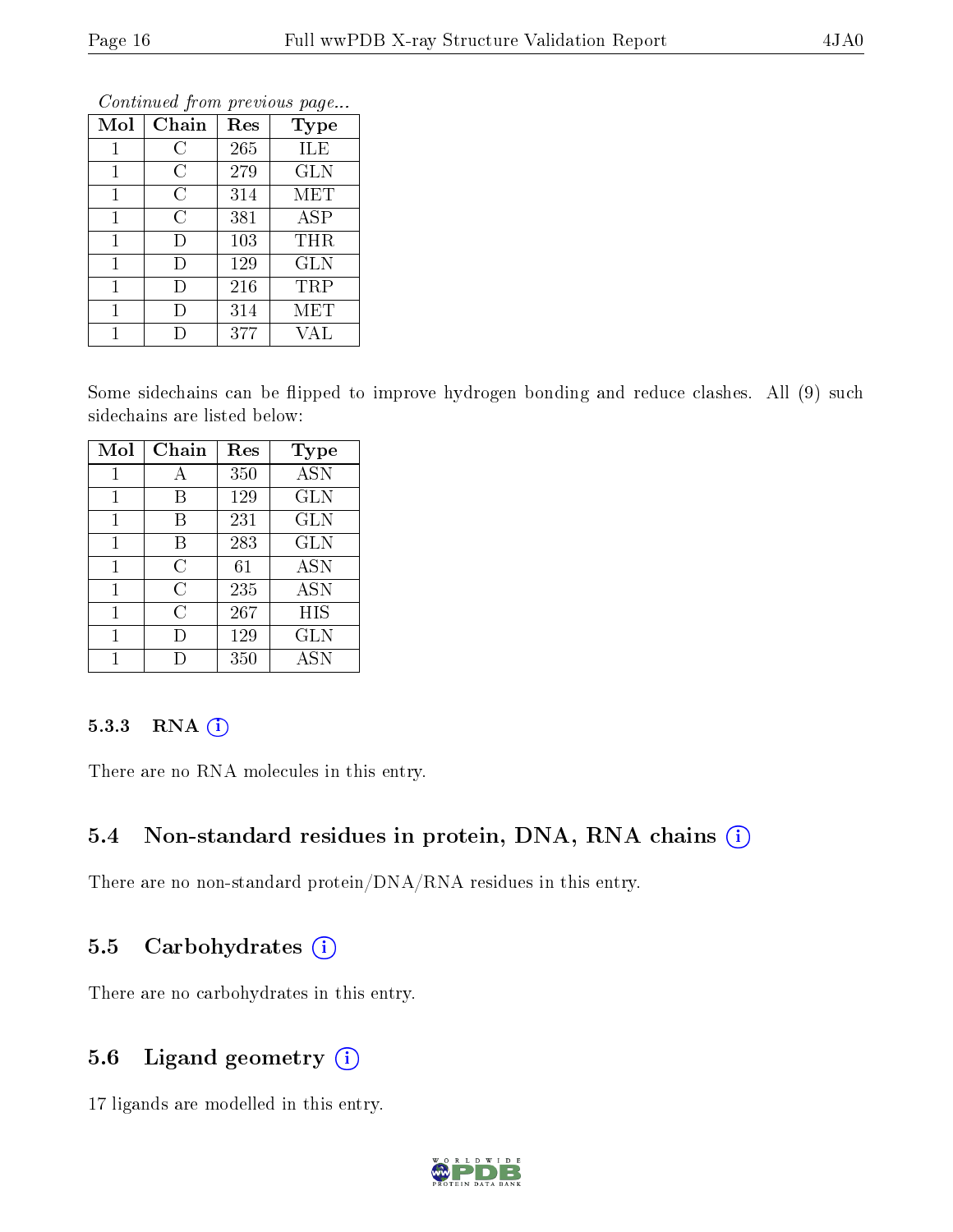In the following table, the Counts columns list the number of bonds (or angles) for which Mogul statistics could be retrieved, the number of bonds (or angles) that are observed in the model and the number of bonds (or angles) that are dened in the Chemical Component Dictionary. The Link column lists molecule types, if any, to which the group is linked. The Z score for a bond length (or angle) is the number of standard deviations the observed value is removed from the expected value. A bond length (or angle) with  $|Z| > 2$  is considered an outlier worth inspection. RMSZ is the root-mean-square of all Z scores of the bond lengths (or angles).

| Mol            | <b>Type</b>      |                  | Chain<br>Res | Link                         |        | Bond lengths |                  |        | Bond angles |                  |  |
|----------------|------------------|------------------|--------------|------------------------------|--------|--------------|------------------|--------|-------------|------------------|--|
|                |                  |                  |              |                              | Counts | RMSZ         | # $ Z  > 2$      | Counts | RMSZ        | # $ Z  > 2$      |  |
| $\overline{2}$ | SO <sub>4</sub>  | B                | 503          | $\sim$                       | 4,4,4  | 0.14         | $\theta$         | 6,6,6  | 0.20        | $\overline{0}$   |  |
| $\overline{2}$ | SO <sub>4</sub>  | A                | 503          | $\blacksquare$               | 4,4,4  | 0.14         | $\overline{0}$   | 6,6,6  | $0.29\,$    | $\boldsymbol{0}$ |  |
| $\overline{2}$ | SO <sub>4</sub>  | D                | 503          | $\blacksquare$               | 4,4,4  | 0.13         | $\boldsymbol{0}$ | 6,6,6  | 0.35        | $\boldsymbol{0}$ |  |
| $\overline{2}$ | SO <sub>4</sub>  | $\mathcal{C}$    | 504          |                              | 4,4,4  | 0.17         | $\boldsymbol{0}$ | 6,6,6  | 0.26        | $\overline{0}$   |  |
| $\overline{2}$ | SO <sub>4</sub>  | $\overline{C}$   | 503          | $\blacksquare$               | 4,4,4  | 0.17         | $\boldsymbol{0}$ | 6,6,6  | 0.13        | $\boldsymbol{0}$ |  |
| $\overline{2}$ | SO <sub>4</sub>  | А                | 504          | $\blacksquare$               | 4,4,4  | 0.13         | $\overline{0}$   | 6,6,6  | 0.37        | $\boldsymbol{0}$ |  |
| $\overline{2}$ | $\overline{SO4}$ | $\overline{D}$   | 502          | $\blacksquare$               | 4,4,4  | 0.09         | $\overline{0}$   | 6,6,6  | 0.23        | $\overline{0}$   |  |
| $\overline{2}$ | SO <sub>4</sub>  | $\overline{B}$   | 501          | $\blacksquare$               | 4,4,4  | 0.16         | $\overline{0}$   | 6,6,6  | 0.22        | $\overline{0}$   |  |
| $\overline{2}$ | SO <sub>4</sub>  | А                | 505          |                              | 4,4,4  | 0.12         | $\overline{0}$   | 6,6,6  | 0.24        | $\overline{0}$   |  |
| $\overline{2}$ | SO <sub>4</sub>  | $\overline{C}$   | 501          | $\qquad \qquad \blacksquare$ | 4,4,4  | 0.14         | $\overline{0}$   | 6,6,6  | 0.08        | $\boldsymbol{0}$ |  |
| $\overline{2}$ | SO <sub>4</sub>  | $\boldsymbol{B}$ | 502          | $\blacksquare$               | 4,4,4  | 0.15         | $\overline{0}$   | 6,6,6  | 0.18        | $\overline{0}$   |  |
| $\overline{2}$ | SO <sub>4</sub>  | D                | 501          | $\equiv$                     | 4,4,4  | 0.16         | $\overline{0}$   | 6,6,6  | 0.17        | $\overline{0}$   |  |
| $\overline{2}$ | SO <sub>4</sub>  | А                | 502          | $\blacksquare$               | 4,4,4  | 0.12         | $\overline{0}$   | 6,6,6  | 0.19        | $\overline{0}$   |  |
| $\overline{2}$ | $\overline{SO4}$ | $\overline{C}$   | 502          | $\blacksquare$               | 4,4,4  | 0.15         | $\overline{0}$   | 6,6,6  | 0.19        | $\overline{0}$   |  |
| $\overline{2}$ | SO <sub>4</sub>  | $\boldsymbol{A}$ | 506          | $\blacksquare$               | 4,4,4  | 0.09         | $\overline{0}$   | 6,6,6  | 0.26        | $\overline{0}$   |  |
| $\overline{2}$ | SO <sub>4</sub>  | $\boldsymbol{A}$ | 501          | $\overline{\phantom{a}}$     | 4,4,4  | 0.17         | $\theta$         | 6,6,6  | 0.11        | $\overline{0}$   |  |
| $\overline{2}$ | SO <sub>4</sub>  | B                | 504          | $\qquad \qquad \blacksquare$ | 4,4,4  | 0.14         | $\overline{0}$   | 6,6,6  | 0.33        | $\overline{0}$   |  |

There are no bond length outliers.

There are no bond angle outliers.

There are no chirality outliers.

There are no torsion outliers.

There are no ring outliers.

3 monomers are involved in 3 short contacts:

|  |     |  | $\text{Mol}$   Chain   Res   Type   Clashes   Symm-Clashes |
|--|-----|--|------------------------------------------------------------|
|  | 503 |  |                                                            |
|  | 502 |  |                                                            |
|  | 506 |  |                                                            |

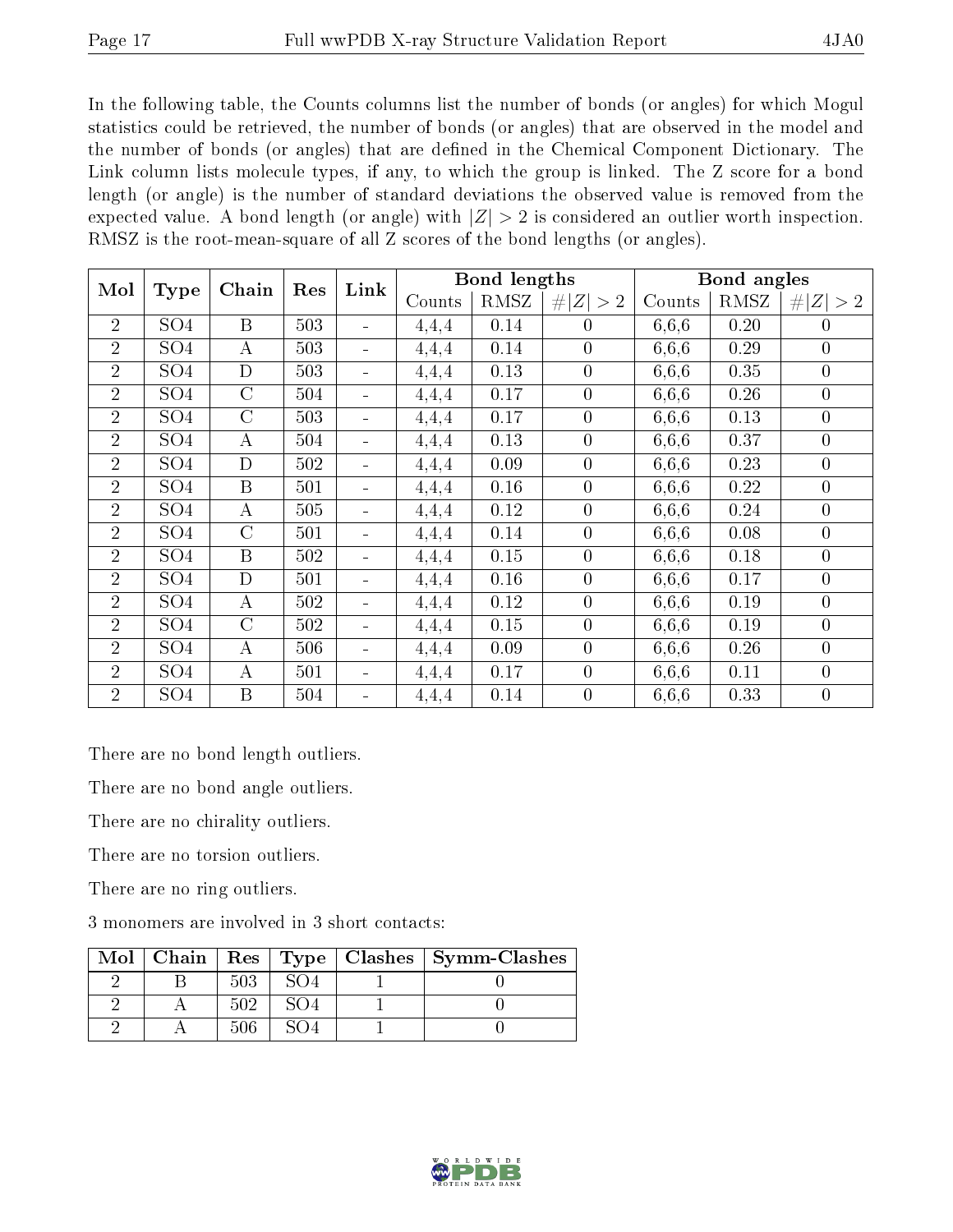### 5.7 [O](https://www.wwpdb.org/validation/2017/XrayValidationReportHelp#nonstandard_residues_and_ligands)ther polymers (i)

There are no such residues in this entry.

### 5.8 Polymer linkage issues (i)

There are no chain breaks in this entry.

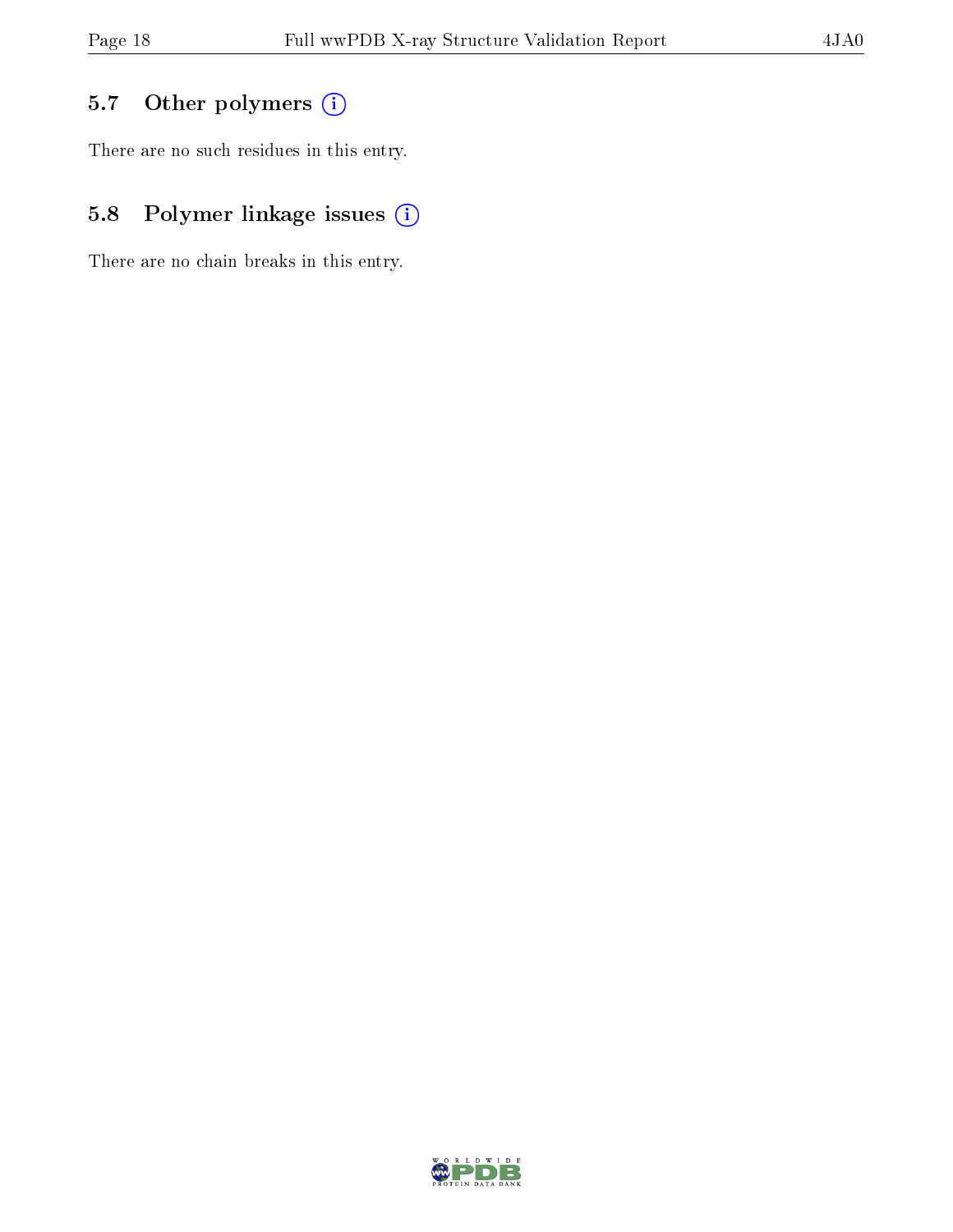# 6 Fit of model and data  $(i)$

# 6.1 Protein, DNA and RNA chains  $(i)$

In the following table, the column labelled  $#RSRZ> 2'$  contains the number (and percentage) of RSRZ outliers, followed by percent RSRZ outliers for the chain as percentile scores relative to all X-ray entries and entries of similar resolution. The OWAB column contains the minimum, median,  $95<sup>th</sup>$  percentile and maximum values of the occupancy-weighted average B-factor per residue. The column labelled ' $Q< 0.9$ ' lists the number of (and percentage) of residues with an average occupancy less than 0.9.

| Mol | Chain | Analysed          | $<$ RSRZ $>$ | $\#\text{RSRZ}\text{>2}$      | $OWAB(A^2)$   | Q <sub>0.9</sub> |
|-----|-------|-------------------|--------------|-------------------------------|---------------|------------------|
|     |       | $401/425(94\%)$   | $-0.06$      | 6 $(1\%)$<br> 73 <br>68       | 1, 12, 41, 65 |                  |
|     | B     | $397/425(93\%)$   | $-0.14$      | $2(0\%)$ 91<br>88             | 1, 12, 36, 60 | $\Omega$         |
|     |       | $399/425(93\%)$   | $-0.08$      | $3(0\%)$<br>$186^\circ$<br>81 | 1, 12, 42, 63 | $\bigcap$        |
|     | D     | 373/425(87%)      | 0.05         | 14 $(3\%)$<br>40<br>30        | 1, 11, 44, 64 | $\theta$         |
| All | All   | $1570/1700$ (92%) | $-0.06$      | $25(1\%)$<br>72<br>66         | 1, 12, 42, 65 |                  |

All (25) RSRZ outliers are listed below:

| Mol            | Chain              | Res | Type                 | $_{\rm RSRZ}$ |
|----------------|--------------------|-----|----------------------|---------------|
| $\mathbf{1}$   | D                  | 51  | HIS                  | 12.5          |
| $\mathbf{1}$   | $\overline{\rm D}$ | 241 | <b>ALA</b>           | 8.0           |
| $\mathbf{1}$   | $\mathbf D$        | 245 | <b>ASP</b>           | 6.5           |
| $\mathbf{1}$   | D                  | 246 | THR                  | 5.3           |
| $\overline{1}$ | $\overline{\rm D}$ | 247 | <b>VAL</b>           | 4.8           |
| $\overline{1}$ | D                  | 244 | <b>LEU</b>           | 4.1           |
| $\mathbf{1}$   | D                  | 52  | ASP                  | 4.1           |
| $\mathbf{1}$   | A                  | 38  | ASN                  | 3.6           |
| $\overline{1}$ | $\overline{\rm D}$ | 243 | $\overline{A}$ SP    | 3.2           |
| $\overline{1}$ | $\overline{\rm A}$ | 84  | $\rm AL\bar{A}$      | 3.1           |
| $\overline{1}$ | $\mathbf{D}$       | 242 | ALA                  | 3.1           |
| $\overline{1}$ | $\overline{\rm D}$ | 44  | $\overline{\rm ALA}$ | 3.1           |
| $\mathbf{1}$   | $\mathbf{D}$       | 248 | <b>LYS</b>           | 3.1           |
| $\mathbf{1}$   | $\overline{C}$     | 374 | <b>CYS</b>           | 2.9           |
| $\overline{1}$ | $\overline{\rm A}$ | 90  | LEU                  | 2.8           |
| $\overline{1}$ | $\overline{A}$     | 18  | <b>GLU</b>           | 2.7           |
| $\overline{1}$ | $\overline{\rm C}$ | 236 | LEU                  | 2.6           |
| $\mathbf{1}$   | D                  | 43  | THR                  | $2.5\,$       |
| $\mathbf{1}$   | $\mathbf{A}$       | 81  | <b>VAL</b>           | 2.3           |
| $\mathbf{1}$   | $\mathbf D$        | 261 | <b>LEU</b>           | 2.3           |
| $\mathbf{1}$   | B                  | 54  | GLU                  | 2.1           |

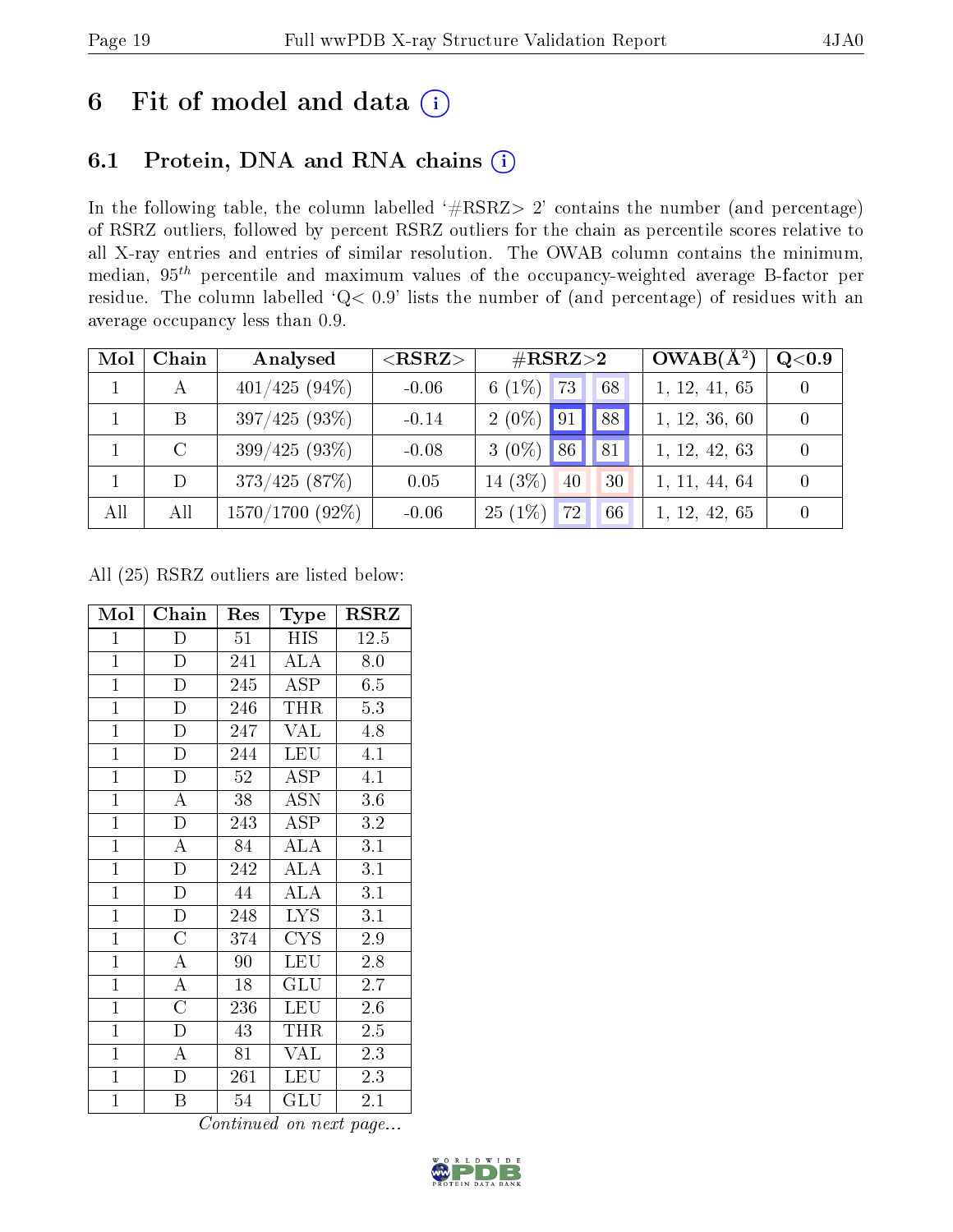Continued from previous page...

| Mol | Chain | Res | Type       | <b>RSRZ</b> |
|-----|-------|-----|------------|-------------|
|     |       | 242 | ALA        | 2.1         |
|     |       | 84  | ALA        | 2.1         |
|     |       | 375 | ALA        | 2.0         |
|     |       | 291 | <b>GLU</b> | 20          |

### 6.2 Non-standard residues in protein, DNA, RNA chains  $(i)$

There are no non-standard protein/DNA/RNA residues in this entry.

#### 6.3 Carbohydrates  $(i)$

There are no carbohydrates in this entry.

### 6.4 Ligands  $(i)$

In the following table, the Atoms column lists the number of modelled atoms in the group and the number defined in the chemical component dictionary. The B-factors column lists the minimum, median,  $95<sup>th</sup>$  percentile and maximum values of B factors of atoms in the group. The column labelled  $Q < 0.9$ ' lists the number of atoms with occupancy less than 0.9.

| Mol            | <b>Type</b>     | Chain            | Res | Atoms | $\overline{\text{RSCC}}$ | RSR  | $B\text{-factors}(\AA^2)$ | Q<0.9          |
|----------------|-----------------|------------------|-----|-------|--------------------------|------|---------------------------|----------------|
| $\overline{2}$ | SO4             | C                | 503 | 5/5   | 0.74                     | 0.25 | 72,87,110,133             | $\theta$       |
| $\overline{2}$ | SO <sub>4</sub> | А                | 505 | 5/5   | 0.79                     | 0.12 | 55, 56, 67, 131           | $\theta$       |
| $\overline{2}$ | SO <sub>4</sub> | D                | 502 | 5/5   | 0.86                     | 0.19 | 17,51,89,104              | $\theta$       |
| $\overline{2}$ | SO <sub>4</sub> | B                | 503 | 5/5   | 0.86                     | 0.18 | 37,62,86,120              | $\theta$       |
| $\overline{2}$ | SO <sub>4</sub> | А                | 504 | 5/5   | 0.88                     | 0.23 | 12, 23, 87, 106           | $\theta$       |
| $\overline{2}$ | SO <sub>4</sub> | A                | 502 | 5/5   | 0.88                     | 0.20 | 19, 43, 75, 83            | $\theta$       |
| $\overline{2}$ | SO <sub>4</sub> | A                | 503 | 5/5   | 0.90                     | 0.16 | 29, 31, 58, 86            | $\theta$       |
| $\overline{2}$ | SO <sub>4</sub> | D                | 501 | 5/5   | 0.92                     | 0.18 | 41, 43, 102, 107          | $\theta$       |
| $\overline{2}$ | SO <sub>4</sub> | B                | 502 | 5/5   | 0.93                     | 0.12 | 25,27,68,87               | $\overline{0}$ |
| $\overline{2}$ | SO <sub>4</sub> | D                | 503 | 5/5   | 0.94                     | 0.11 | 24, 28, 55, 79            | $\overline{0}$ |
| $\overline{2}$ | SO <sub>4</sub> | $\rm C$          | 502 | 5/5   | 0.94                     | 0.11 | 33, 36, 42, 83            | $\theta$       |
| $\overline{2}$ | SO <sub>4</sub> | $\boldsymbol{A}$ | 501 | 5/5   | 0.94                     | 0.18 | 27, 31, 59, 78            | $\overline{0}$ |
| $\overline{2}$ | SO <sub>4</sub> | $\rm C$          | 501 | 5/5   | 0.95                     | 0.09 | $\overline{42,54,74,87}$  | $\theta$       |
| $\overline{2}$ | SO <sub>4</sub> | B                | 501 | 5/5   | 0.95                     | 0.10 | 26, 55, 57, 79            | $\theta$       |
| $\overline{2}$ | SO <sub>4</sub> | B                | 504 | 5/5   | 0.97                     | 0.09 | 5, 14, 27, 58             | $\theta$       |
| $\overline{2}$ | SO <sub>4</sub> | $\rm C$          | 504 | 5/5   | 0.98                     | 0.07 | 15,20,38,48               | $\theta$       |
| $\overline{2}$ | SO <sub>4</sub> | А                | 506 | 5/5   | 0.98                     | 0.09 | 26, 27, 56, 59            | $\theta$       |